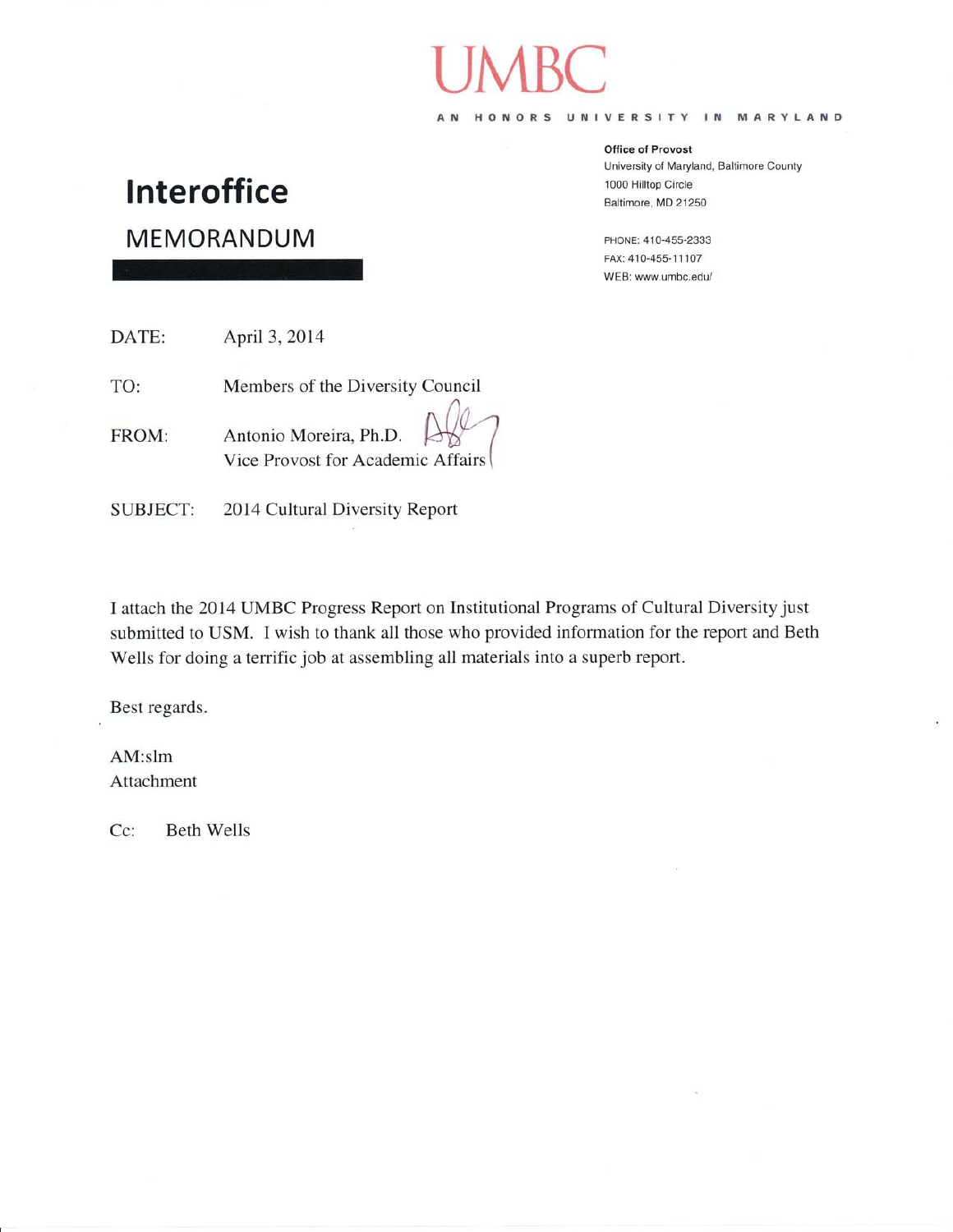



# **APRIL 2, 2014**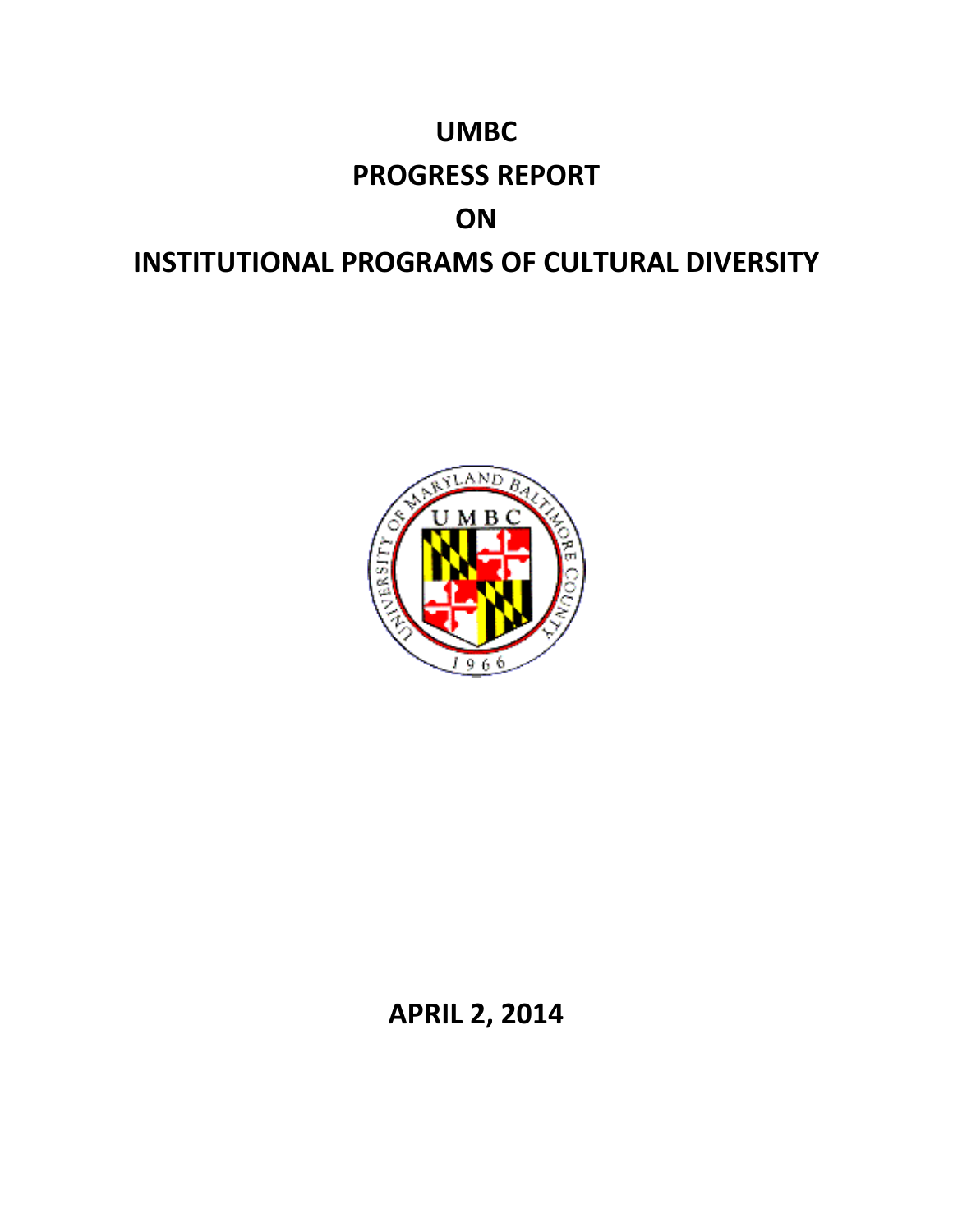# I. The UMBC Diversity Plan and Progress

Throughout 2013, UMBC has taken steps to continue deepening its commitment to diversity as one of its core principles guiding the recruitment and retention of faculty, staff, and students. Diversity is defined at UMBC in its fullest scope, embracing not only racial and ethnic groups and individuals who are or have been underrepresented in higher education, but also including religious affiliation, sexual orientation and gender identity, disability, foreign nationality, non-traditional student status, and other important characteristics.

UMBC has achieved national recognition as a model campus for its diversity initiatives, including The Meyerhoff Scholarship Program, the UMBC ADVANCE program, the PROMISE Alliance, the Center for Women in Technology, the MARC U \*STAR scholars program, and the ACTiVATE Entrepreneurship program. These programs and others reflect the substantive commitment to diversity that UMBC continues to fulfill. UMBC is well-known for its recruitment and support of a diverse staff, and is celebrating its fourth consecutive year of recognition in the Chronicle of Higher Education's annual Great Colleges to Work For Survey, which recognized UMBC for diversity in 2013. Four overarching goals constitute the organizing framework for UMBC's diversity programs:

- **A. To ensure access to educational and employment opportunities for a diverse student, faculty, and staff community**
- **B. To provide conditions for personal success**
- **C. To provide a culture of safety, inclusion, and respect**
- **D. To encourage and support individual development and advancement**

The UMBC Diversity Plan dated March 4, 2009 advanced specific recommendations related to the Diversity Council; increasing support for transfer students to address the achievement gap; increasing the diversity of faculty and staff; and supporting the success of faculty and staff recruited to UMBC under the various diversity initiatives. Plans are underway for a diversity resources webpage. Progress on other goals in the plan is reported in the sections below.

II. Efforts to Increase Numerical Representation of Traditionally Underrepresented Groups

# **Recruitment and Support of a Diverse Undergraduate Student Body**

- A. *Programs that support student diversity and success*
	- 1. Funding from the National Institutes of Health/National Institute of General Medical Sciences (NIH/NIGMS) for the Minority Access to Research Careers Undergraduate Student Training in Academic Research (MARC U\*STAR) Program at UMBC has been renewed through May 2015. This grant will provide financial support, academic advising and professional development to 41 undergraduate junior and senior underrepresented minorities (URM) his year. A competing continuation proposal is planned for submission in May 2014. The program's focus is to support students underrepresented in the fields of biomedical or behavioral sciences, or mathematics, who seek to earn a Ph.D. and pursue a research career. Since the program's beginning in 1997, a total of 332 students have been selected as MARC Trainees, 97% of whom have graduated with STEM Bachelor's degrees, or are still UMBC undergraduates. Trainees typically enroll in a Ph.D. program upon graduation with a B.S. in a biomedical discipline. 93% of MARC Trainees have entered postgraduate education. More specifically, 70% of MARC alumni entered either a Ph.D. or a combined M.D. /Ph.D. program. To date 67 program alumni have earned a Ph.D. in a field of biomedical science; this includes 14 who have earned an M.D. /Ph.D.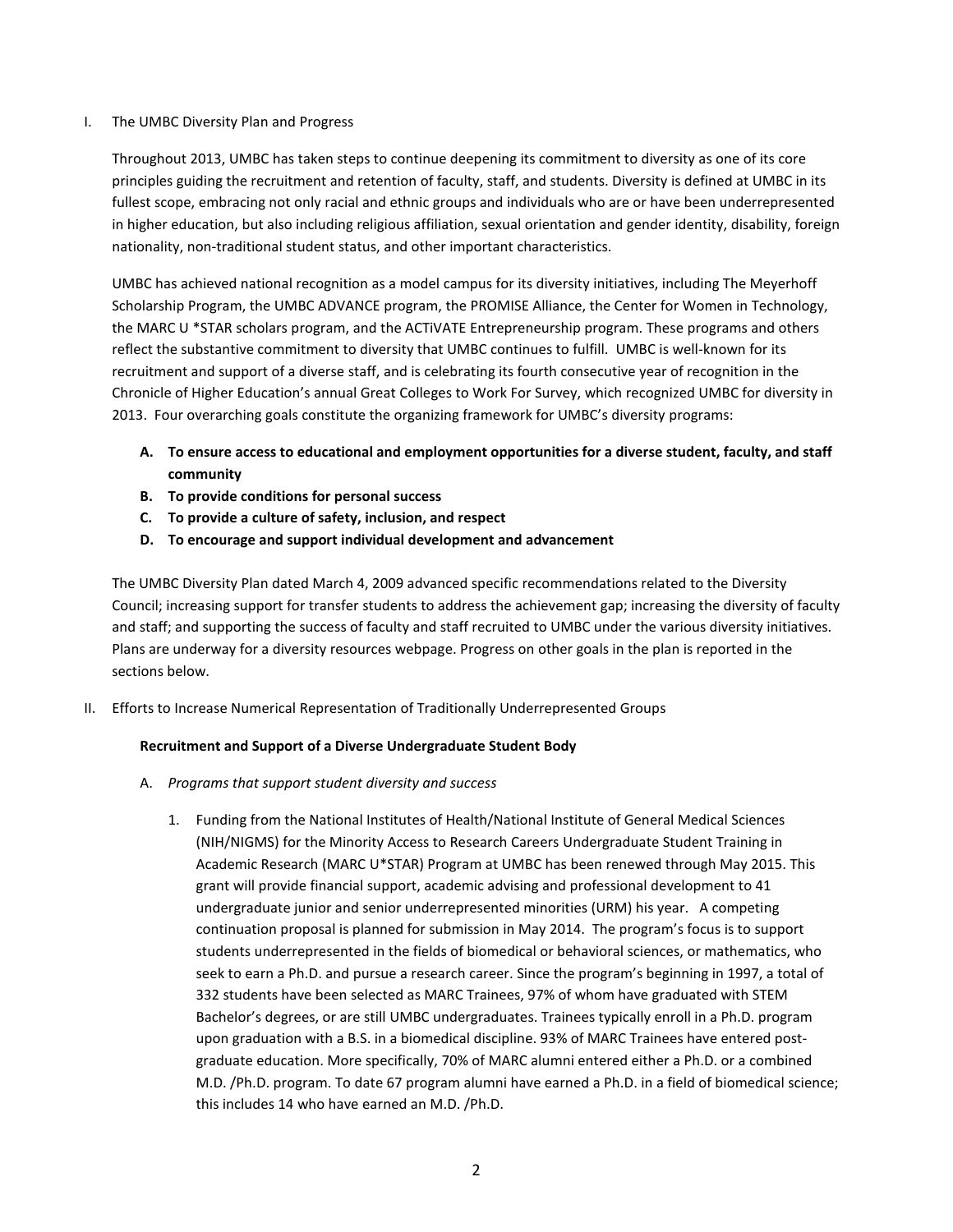2. The Center for Women in Technology (CWIT) in the College of Engineering and Information Technology (COEIT) supports UMBC's commitment to diversity by offering support to undergraduate women majoring in engineering and computing through its Scholar and Affiliates Programs. CWIT also collaborates on initiatives and research focused on improving the climate for women in the College of Engineering and Information Technology. CWIT supports the University in its efforts to attract private and public funding.

In fall 2013, CWIT served a total of 66 Scholars in three programs-44 CWIT Scholars, 12 T-SITE (NSF S-STEM funded) and ten Cyber scholars (funded by the Northrop Grumman Foundation). Eighty-eight percent of the CWIT Scholars, 44% of the Cyber Scholars, and 42% of the T-SITE are women. The T-SITE Scholars are also ethnically/racially diverse – 25% are African American and 42% are permanent residents from five different countries. Ninety percent of all CWIT Scholars entering UMBC between 2002 and 2012 (N=132) have either graduated in a COEIT major or are currently enrolled. The average GPA of current CWIT Scholars at the end of the spring 2013 semester was 3.76.

In addition to the 66 Scholars, CWIT provides academic, personal, and professional development support to 140 Affiliates (primarily women; no scholarship support). Affiliates are invited to participate in CWIT community-building events, academic and career programming, service learning activities, and peer mentoring. A total of 339 students (Scholars, Affiliates, and other students) participated in Affiliates events in AY13. This is up from 207 in AY12. In the fall 2013, 25% of all of the new transfer students to COEIT who were women (15 out of 54 women) registered to be an Affiliate. Thirty-five new Affiliates in fall 2013 were matched with an upper class peer mentor; 14 of these were transfer students.

In May of 2013, all 2012 Affiliates, students who attended CWIT events (and were not Scholars) and members of the CWIT Affiliates myUMBC group were invited to complete the CWIT End-of -Year Survey about their experiences. A total of 107 students out of the 267 invited to complete the survey responded (40% response rate). Eighty-one percent of respondents were women and 37% were new freshman and transfer students in the College. Ninety-one percent of all respondents agreed that CWIT was a valuable resource for women in the College. Eighty percent rated their experience as a CWIT Affiliate as Excellent or Good and 80% said that they would recommend the Affiliates Program to new students. Nearly 80% of respondents said that CWIT increased their awareness of the importance of diversity. The same percentage of respondents said that CWIT increased their awareness of the underrepresentation of women in engineering and IT fields.

In addition to the NSF-funded T-SITE Scholars project, CWIT has been involved in two other research projects related to increasing the diversity of students interested in pursuing undergraduate computing degrees. The planning project built relationships among high school teachers, community college and university faculty, and state education administrators to gain support for long-term improvements in high school computing education. A second project, Transforming the First Year Experience of Computing Majors developed, delivered and evaluates a new first-year seminar for computing majors at UMBC that is designed to increase retention, completion, and success among students, especially women and those from underrepresented groups. Data analysis is currently underway for the project and results about the impact of the experimental course on the retention of women and underrepresented minorities in computing majors will be available in the coming year.

3. During the AY 2012-2013 a total of 6 staff and 280 students from the Meyerhoff Scholars Program (with 62% from underrepresented populations) participated in a variety of academic and social events and interventions promoting student success and excellence in STEM disciplines. Furthermore, the program partnered with several K-12 organizations in efforts to build strong relationships that foster diversity in higher education. Working with Building STEPS (Baltimore City), UMBC Upward Bound programs, North Carolina Project Seed Program, SMU STEM Prep (Texas), Gateways Program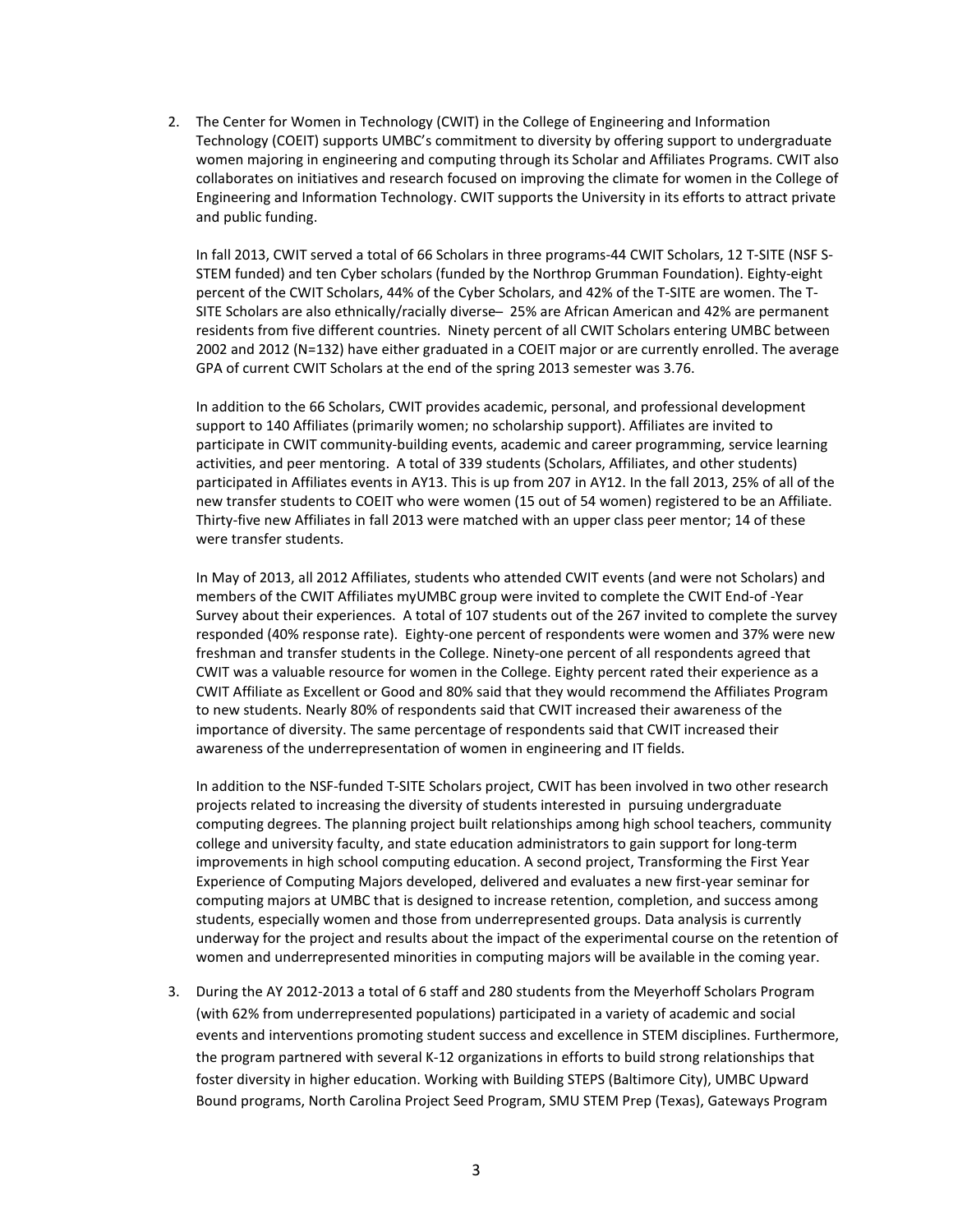(New York), hundreds of middle and high school students visited UMBC and/or had positive interactions with UMBC Meyerhoff Scholars.

- 4. The Hispanic/Latino Undergraduate (UG) Admissions Advisory Committee was established in 2008 to assist the Office of Undergraduate Admissions and Orientation in developing strategic partnerships, programs, and outreach efforts to attract and encourage academically talented Hispanic and Latino students to consider the many opportunities for study at UMBC. The Committee is comprised of UMBC faculty, staff, students and alumni. The committee's work has led to such efforts as the annual Reception for Academically Talented Hispanic Latino High School Students, The Campus Overnight, and English to Spanish translation of key admissions materials. In addition, the efforts of the committee have led to important partnerships between the Undergraduate Admissions and the Hispanic/Latino Student Union. For example, in Spring 2014, UMBC will host a group of high school students from Howard County that will include members of the Hispanic/Latino Student Union and UMBC's Beta Kappa Chapter of Lambda Theta Alpha Latin Sorority. This visit was a result of another partnership with Howard County Public Schools who hosts a "Hispanic Youth Mini-Symposium." Undergraduate Admissions representatives delivered the college preparation session at the symposium and in 2014 will participate in the "Latin Leaders" segment as well. Overall, for freshmen there has been an increase in Hispanic/Latino applicants from 401 in 2010 to 872 in 2014.
- B. *Improved orientation and advising (of transfer students)*

UMBC defines its achievement gap as the differences in the six-year graduation rates for African American full-time fall transfer students compared to White full-time fall transfer students; and between African American male full-time fall transfer students and White male full-time fall transfer students.

- The most recent seven cohorts (2001 to 2007) of fall transfer students have included between 157 and 201 African American students each year. The graduation rate for these students has varied from 43.6% to 61.2% and the gap between this rate and the graduation rate for White transfer students has varied without trend between 21.3 and 2.6 percentage points, with the smallest gap for the most recent cohort.
- These same seven cohorts of fall transfer students have included between 53 and 67 African American male students. The graduation rate for these students has varied from 41.5% to 62.2% and the gap between this rate and the graduation rate for White male transfer students has varied between 19.9 and 1.1 percentage points, with the smallest of these gaps for the most recent cohort.

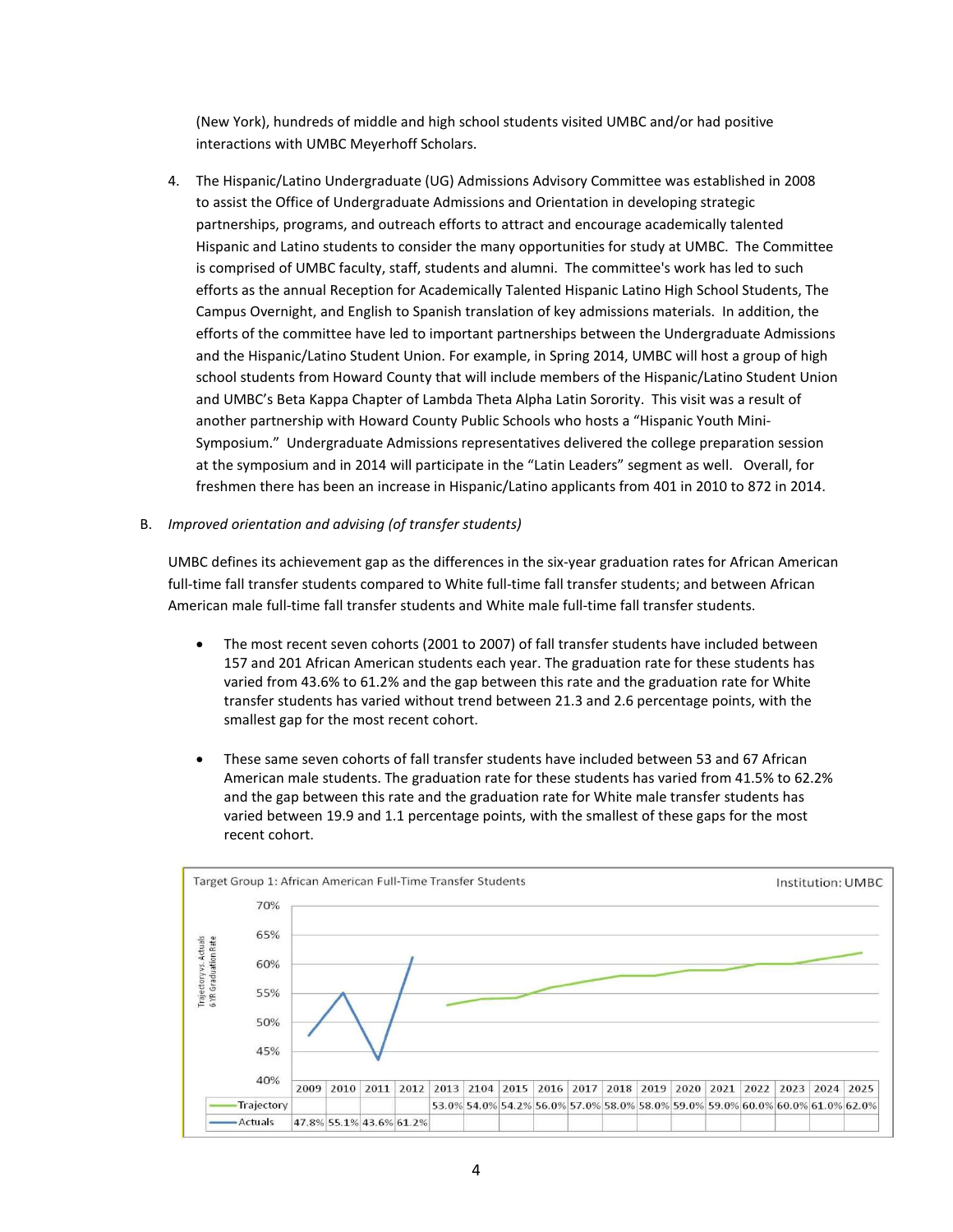

The achievement gap between African American full-time fall transfer students and their white counterparts reached an all-time low of 2.6 percentage points for the fall 2007 cohort. The comparable gap for male transfer students was 1.1 percentage points, the smallest gap since the 2003 cohort, when African American male transfer students graduated at a rate .8 percentage points higher than their white counterparts. The gaps reported for the most recent two cohorts have met or exceeded the goals projected for students entering in fall 2009.

- 1. UMBC's Extra Credit campaign has entered its  $3<sup>rd</sup>$  year and continues to serve as a vibrant part of the University's targeted communication strategy for all undergraduate students (including transfer students). Extra Credit's objective is helping students maximize the benefits of their college experience and prepare for graduate study and the world of work by communicating key messages in ways that are timely, direct, attention-grabbing, and action-oriented. With over 75 individual messages created thus far, the campaign continues to evolve including the integration of 2 distinctive messages designed only for transfer students (launched in 2013 & 2014).
- 2. The *STEM Transfer Student Success Initiative* is an innovative multi-institutional collaboration funded by the Bill & Melinda Gates Foundation to support successful transition to UMBC by students from Anne Arundel Community College, Community College of Baltimore County, Howard Community College and Montgomery College. Focusing specifically on curricular alignment; social integration & transitional programs; as well as various aspects of advising & career engagement, the initiative is fostering innovative and strategic plans for improving all aspects of the entire transfer experience for incoming, STEM-focused transfer students. This initiative is particularly impactful considering the thousands of transfer students UMBC receives from these key, partner community colleges each year. The *Initiative* focuses on students who are pursuing fields of study in science, technology, engineering, and mathematics. Based on this collaboration, a complementary goal of the *Initiative* is the development of a national model of collaboration between two- and four- year institutions seeking to enhance the success of transfer students in STEM fields.

This collaboration is both systematic and comprehensive. Almost ninety faculty and staff members across the institutions are engaged in some aspect of it. Components of the *Initiative* include Curricular Alignment in Chemistry and Mathematics; Pre-Transfer Advisement and Career Engagement; Transfer Success; and Transitional Programs (e.g., peer mentorship, orientation). A website for this *Initiative* is due to launch this semester. Given the recent launch of many of the components, no assessment data are yet available.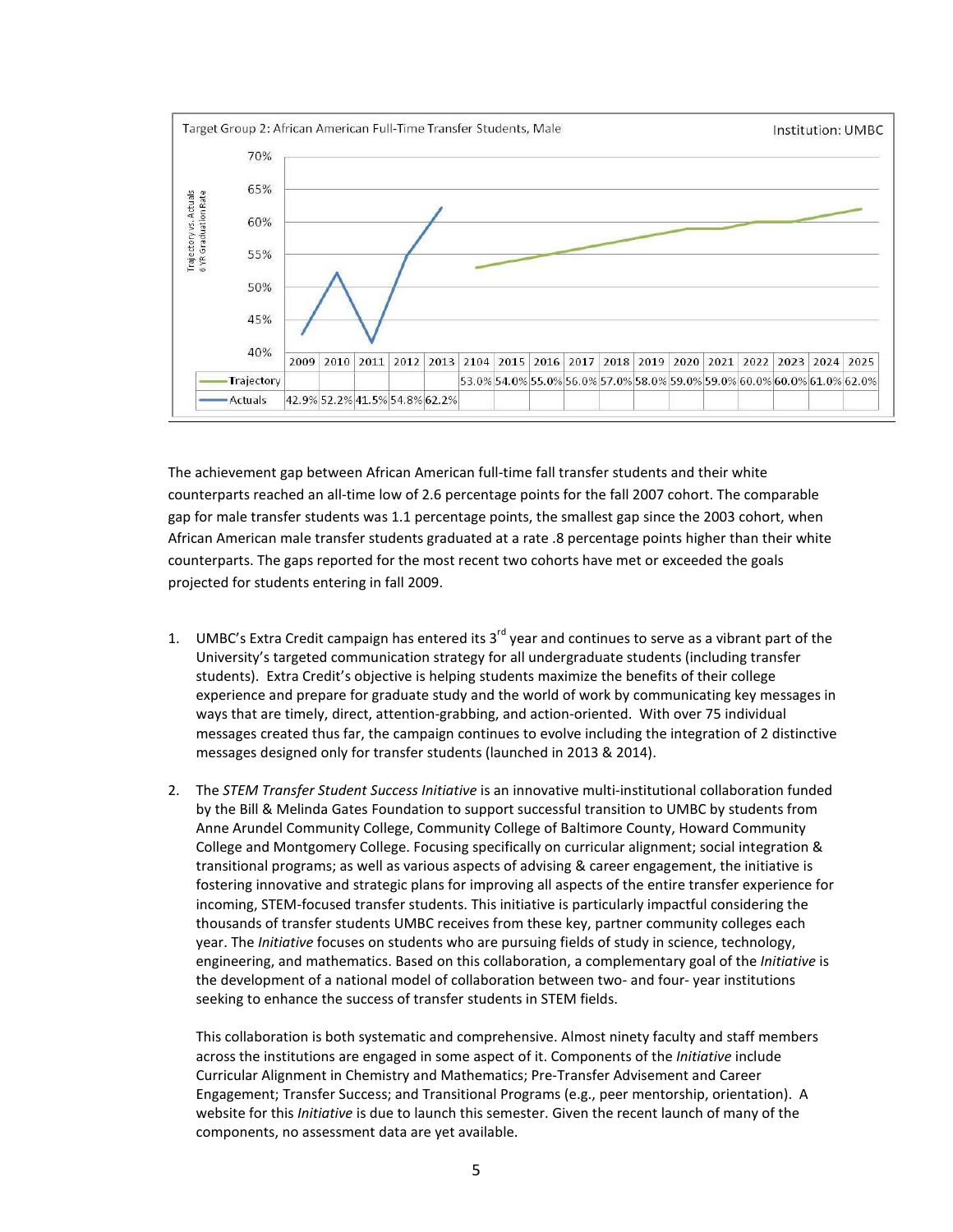- 3. The Reverse Awarding of the Associate's Degree Initiative which began in 2012 now includes active partnerships with Montgomery College, Howard Community College, Anne Arundel Community College and the Community College of Baltimore County. Thus far, this initiative, which enables current UMBC students to transfer UMBC credit back to their former community colleges, has facilitated the completion of 21 associate's degrees. In addition, two UMBC Enrollment Management staff members were recently awarded an MHEC Adapts Grant for \$25,000 that will help to dramatically expand the marketing and strategic advising associated with the initiative.
- 4. Over 2200 Summer 2013 Orientation evaluations were collected from incoming students (including transfers). Results indicated that:
	- o 97.7% of students completing the evaluation were either very satisfied or satisfied with their academic advisor.
	- o 88.4% of students completing the evaluation were either very satisfied or satisfied with their final academic schedule.
	- o 95.8% of students completing the evaluation were either very satisfied or satisfied with their overall advising experience.
	- o 98.8% of students completing the evaluation either strongly agreed or agreed that as a result of their orientation advising experience, they knew more about UMBC's general education requirements and academic issues related to their major (or current academic plan).
- 5. Implemented an academic seminar for transfer students (TRS 201)
	- o An initial student self-assessment of 58 (22 STEM) fall 2012 TRS students shows statistically significant positive change on all self-report measures, including directing a study group, preparing an annotated bibliography, locating key offices, identifying opportunities for tutoring and academic assistance, and writing a resume.
	- o Data analysis for fall 2013 self-assessment is underway.
	- o The one-semester and one-year retention rates for transfer students who enroll in a TRS are higher than for the overall transfer student population (see chart below).

| TRS Student Retention Compared to Overall Transfer Retention |                                |                                                                |                                                               |                                                  |                                                                      |  |  |  |  |  |  |  |  |
|--------------------------------------------------------------|--------------------------------|----------------------------------------------------------------|---------------------------------------------------------------|--------------------------------------------------|----------------------------------------------------------------------|--|--|--|--|--|--|--|--|
| Semester                                                     | <b>TRS</b><br><b>Student N</b> | <b>TRS Student One-</b><br><b>Semester</b><br><b>Retention</b> | <b>UMBC Transfer-Student</b><br><b>One-Semester Retention</b> | <b>TRS Student One-</b><br><b>Year Retention</b> | <b>UMBC Transfer-</b><br><b>Student One-Year</b><br><b>Retention</b> |  |  |  |  |  |  |  |  |
| <b>Fall 2011</b>                                             | 30                             | 96.7%                                                          | 88.9%                                                         | 93.3%                                            | 80.1%                                                                |  |  |  |  |  |  |  |  |
| Spring 2012                                                  | 11                             | 90.9%                                                          | 81.7%                                                         | 90.9%                                            | 76.2%                                                                |  |  |  |  |  |  |  |  |
| <b>Fall 2012</b>                                             | 58                             | 89.7%                                                          | 87.6%                                                         | 84.5%                                            | 78.8%                                                                |  |  |  |  |  |  |  |  |
| Spring 2013                                                  | 14                             | 85.7%                                                          | 85.6%                                                         | N/A                                              | N/A                                                                  |  |  |  |  |  |  |  |  |

Data are from TRS program records and Institutional Research, Analysis and Decision Support

- 6. Added Supplemental Instruction (SI) for courses which have been difficult for transfer students
	- o In AY 2012-2013 offered SI in 12 courses serving 2,784 students. Among the 1,088 students who participated in SI, 80% (868) earned an A, B, or C in the course. Among 1696 non-SI students, 64% (1082) earned an A, B, or C.
	- o Among the 331 transfer students participating in SI, 73% (240) earned an A, B, or C in their course. Among the 499 transfer students who did not participate in SI, 57% (283) earned and A, B, or C in their course.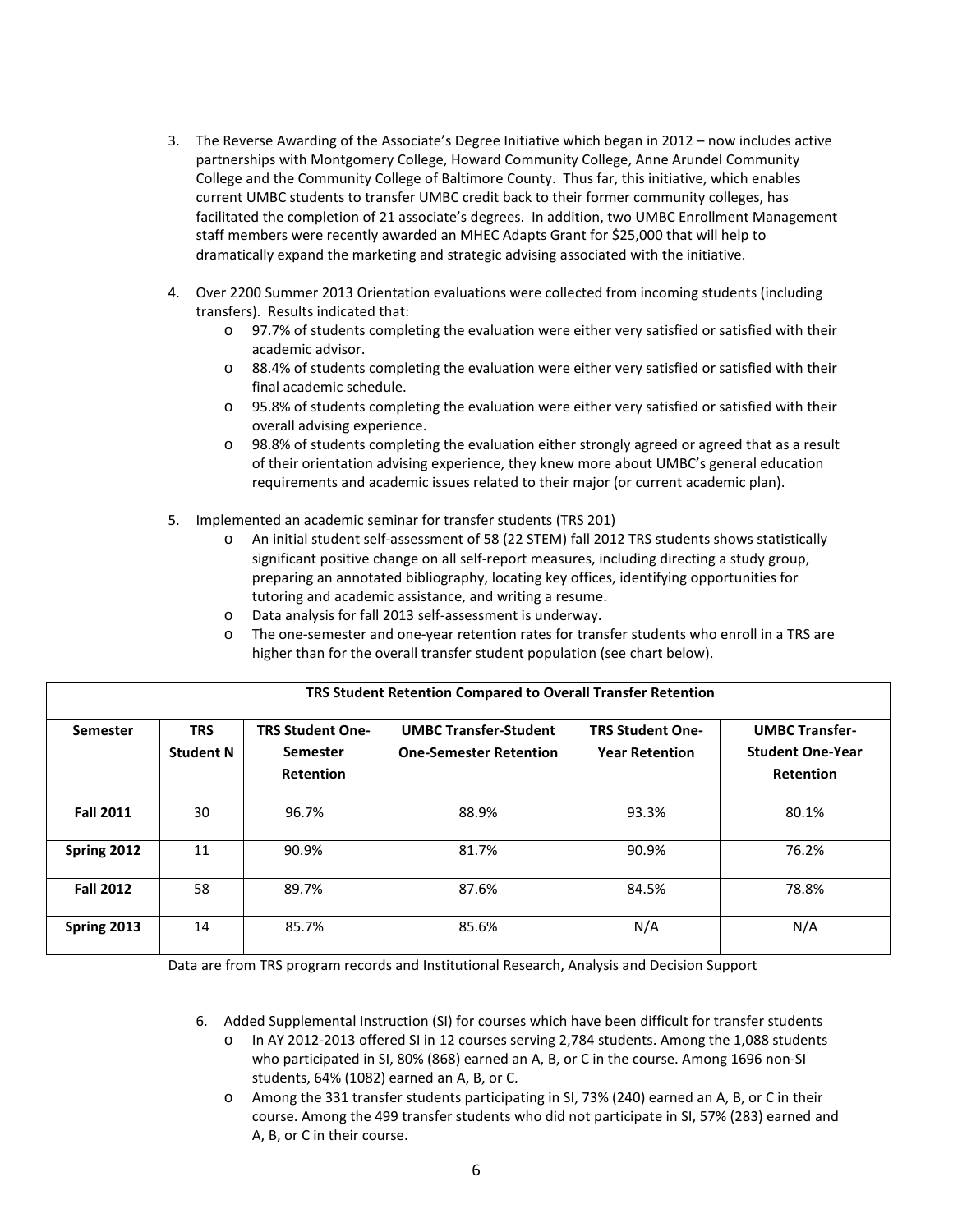- 7. Extended First-Year Intervention (FYI) to include first-year transfer students
	- The action steps offered in the alert to help students improve in the affected course(s) were updated to include messages directed to transfer students
	- o The new Coordinator of Transfer Academic Initiatives and Pre-Transfer Advising identified all off-campus transfer students (n=505) who received an FYI alert (meaning that a professor reported the student in danger of earning less than a C in the course) during the fall 2013 semester.
	- o All 505 students received an e-mail asking them to make an appointment with the Coordinator.
	- o Twenty-seven percent of the students (138 students) completed an in person appointment.
	- o Students who attended appointments reported receiving help with time management, study skills, and key encouragement at a difficult time
	- o Of the 140 students who attended an academic coaching session, 98 students, or 70 percent of the group, ended the semester with an A, B, C, W, or P in their alerted course(s).

# 8. Strengthened Transfer Student Alliance

The Transfer Student Alliance (TSA) enrolls students at Montgomery College (MC), Community College of Baltimore County (CCBC), Prince George's Community College (PGCC), and Anne Arundel Community College (AACC) who plan to transfer to UMBC after completing an AA degree. TSA students have access to UMBC student activities and a discounted rate for concurrent-enrollment courses. Upon transfer to UMBC, TSA students are guaranteed housing, priority registration/orientation, and, for eligible participants, a scholarship. We have achieved a total TSA participation to date of 925 students (see chart below).

| <b>Admit Year</b> | Program-to-<br>date<br>enrollment | <b>Admitted to UMBC</b>      | <b>Enrolled at UMBC</b> | <b>TSA Merit Aid</b>        |
|-------------------|-----------------------------------|------------------------------|-------------------------|-----------------------------|
| 2008-2009         |                                   |                              |                         |                             |
| 2009-2010         | 33                                | 17                           | 13                      | \$1,500 each to 7 students  |
| 2010-2011         | 108                               | 31 (17 of these Spring 2011) | 13 (all in Spring 2011) | \$1,500 each to 16 students |
| 2011-2012         | 134                               | 42                           | 30                      | \$1,500 each to 9 students  |
| 2012-2013         | 685                               | 188                          | 105                     | \$1,500 each to 20 students |
| 2013-2014         | $925*$                            | $240*$                       | $120*$                  | \$1,500 each to 10 students |

### **Transfer Student Alliance Results 2008 - 2013**

\*Year-to-date numbers for 2013-2014

Data come from internal Enrollment Management records.

# **Recruitment and Support of a Diverse Graduate Student Body**

A. The Meyerhoff Graduate Fellows Program was established in 1996 with an MBRS-IMSD (Minority Biomedical Research Support – Initiative for Minority Student Development) grant from the National Institute of General Medical Sciences. The program is open to all U.S. citizens and permanent residents. The Meyerhoff Graduate Fellows Program has transformed graduate education at UMBC. Since the program's inception in 1996, enrollment of underrepresented students in participating PhD programs (Biological Sciences, Chemistry and Biochemistry, Engineering, Human Services Psychology and Physics) has increased significantly. The URM enrollment in the Meyerhoff Graduate Fellows Program has grown from five students in 1996 to 72 students at present and has recently expanded to include the Graduate Programs in Life Sciences (GPILS) at the University of Maryland, Baltimore. An additional 66 Meyerhoff Fellows have received Ph.D. degrees. By comparison, only seven URMs earned Science, Engineering and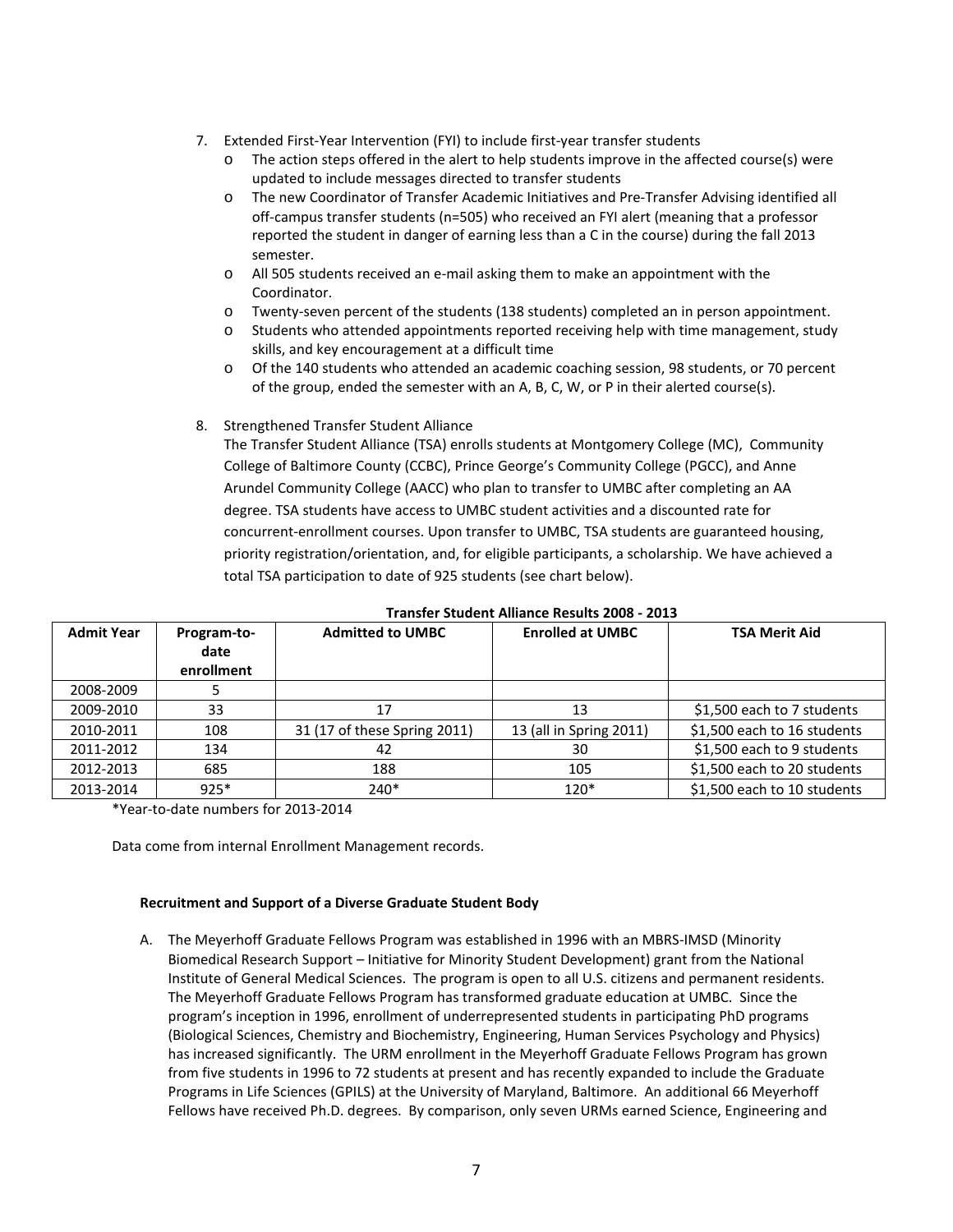Mathematics Ph.D.s in participating Ph.D. programs in the 18 years preceding the Meyerhoff Graduate Program.

- B. PROMISE, the National Science Foundation's Alliance for Graduate Education and the Professoriate (AGEP) in Maryland, increases the number of underrepresented minority students receiving Ph.D.s in STEM. Formed in 2002 and led by UMBC, PROMISE is a multi-institution consortium that includes the University of Maryland College Park (UMCP) and the University of Maryland, Baltimore (UMB). In Fall 2013, the PROMISE AGEP was awarded one of the few "AGEP Transformation (AGEP-T)" grants. This \$1.75 million initiative includes all of the institutions within the USM. UMBC leads this effort, and has as primary partners, the University of Maryland College Park, and the University of Maryland Baltimore. The PROMISE AGEP focuses on activities and research that lead to Ph.D. completion and careers as professors in the STEM disciplines. The Graduate School at UMBC, the Office of Postdoctoral Affairs, and the PROMISE AGEP sponsor programs and initiatives that are designed to facilitate academic community, professional development, degree completion and transition to career. PROMISE maintains an online presence via a series of websites (e.g., [http://www.umbc.edu/promise,](http://www.umbc.edu/promise) myUMBC [http://my.umbc.edu/groups/promise\)](http://my.umbc.edu/groups/promise) and social media venues including Facebook [\(http://www.facebook.com/PROMISEagep\)](http://www.facebook.com/PROMISEagep), Twitter: @PROMISE\_AGEP [\(http://www.twitter.com/PROMISE\\_AGEP\)](http://www.twitter.com/PROMISE_AGEP). All graduate students and postdoctoral fellows, and particularly those from underrepresented backgrounds, are invited to participate in the activities of PROMISE regardless of their academic disciplines. Programs of PROMISE include The Dissertation House, PROF-it (Professors-in-Training), Horizons, Success Seminars, and the Summer Success Institute. A subset of these initiatives is described below:
- C. Initiatives designed to build community among graduate students of color include the *PROMISE Family and Friends Cookout and Celebration of Graduates* and *Faculty/Staff/Student Connections Opening Meetings*. The Spring and Fall 2013 Opening Meeting average 80-100 participants, including postdocs, faculty, and staff. Monthly Success seminars average 60 students. New initiatives for 2013 included the Financial Literacy series (sponsored by a TIAA-CREF grant to the Council of Graduate Schools), and Advanced Statistics series led by Dr. Christopher Rakes of the Department of Education. All seminars draw a diverse group of graduate students. The Office of Postdoctoral Affairs offers seminars and workshops that serve all post-docs, with particular attention to the Postdoctoral Fellows for Faculty Diversity.
	- The PROMISE Summer Success Institute (SSI) is an annual conference founded in August 2003 to bring together new/incoming graduate students and those graduate students (both Master's and Ph.D. level) who were continuing in their programs so that they can prepare for and embrace the upcoming academic year of graduate study. The 2013 SSI included underrepresented minority (URM) graduate students, post-docs, alumni, and faculty. Our total count for 2013 exceeded 200, which included participants from several schools in the PROMISE AGEP. Events for PROMISE regularly have waitlists.
	- The PROMISE models for preparing students for graduate study, professional development, capacity building, and communities of practice have been discussed in publications, [http://promiseagep.wordpress.com/publications/,](http://promiseagep.wordpress.com/publications/) and are being modeled by other universities and organizations in the U.S., the Caribbean, and Latin America.

UMBC's overall graduate student population has nearly doubled over the past 15 years, increasing from approximately 1,400 students in 1999, to 2,772 students in 2013. Since the introduction of our NSF-funded programs to broaden participation, enrollment of graduate students from underrepresented minority (URM) groups has grown from 14.9% of the overall population in 2003 to 16% in 2013. However within the College of Natural and Mathematical Sciences (CNMS) this corresponding change is from 10.1% to 15.4%, and is even more pronounced in the College of Engineering and IT (COEIT), growing from 8.6% to 15.3%. For Ph.D. students, URM enrollment has increased from 11.9% of the population to 13.7%. The change for CNMS is similar to the overall population; however, within the COEIT the proportion of URM students has more than doubled from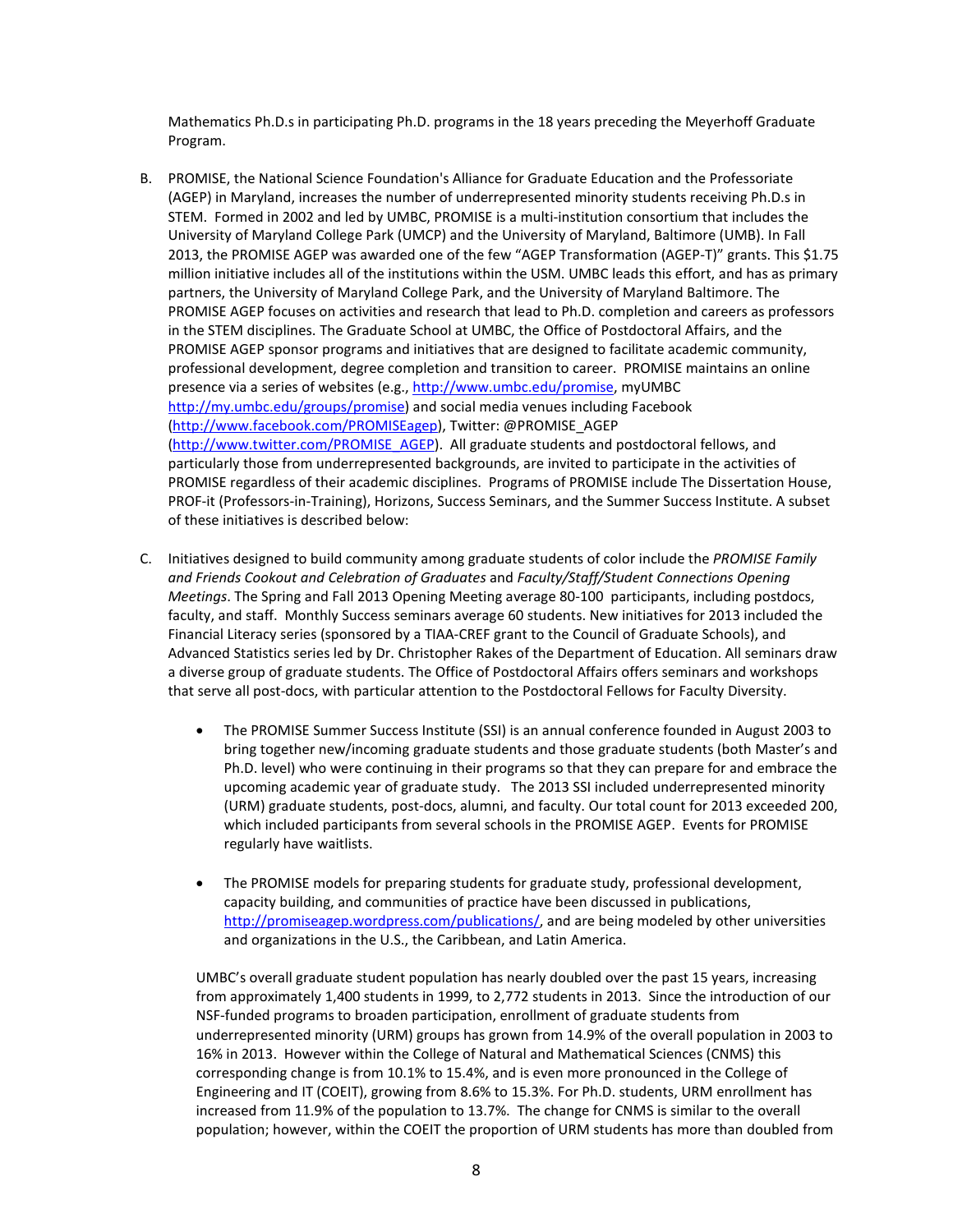5% to 11.9%. These changes are shown in the figures below. This increase in enrollment has led to a corresponding increase in graduation. It is noteworthy that the graduation rate of URM students is similar to that of the overall population for both master's and Ph.D. students.



## **Figure 1 Figure 2**

#### **Recruitment and Support of a Diverse Faculty Body**

#### A. *URM Faculty hires and attrition in AY 2013-2014*

UMBC hired 25 new full-time faculty for appointments in AY 2013-2014. Overall, 20% (N=5 of 25) of all new instructional faculty and 21% (N=4 of 19) of the new TT/T faculty were members of underrepresented minority groups. However, during the same period, UMBC lost one tenured underrepresented minority male faculty member due to retirement. In addition, building on the success of the UMBC ADVANCE Program, 4 additional females were hired in STEM, which brings the total of STEM female faculty to 23% (N=44 of 194). However, during this same time period, UMBC lost two tenured female STEM faculty, one due to retirement and one due to conversion to a non-tenure track position. In the five year period between the baseline of AY09 and AY13, the total number of UMBC T/TT faculty has increased from 378 to 379. During this period the number of African American faculty has remained stable, increasing slightly from 21 to 22. The number of Hispanic/Latino faculty has doubled from 6 to 13. In order to develop effective institutional practices for the recruitment, retention and advancement of a diverse faculty at UMBC, the President and Provost, in tandem with the Program Coordinator for Faculty Diversity Initiatives, have worked closely with the ADVANCE Executive Committee and the Executive Committee on the Recruitment, Retention and Advancement of Underrepresented Minority Faculty (URM) to develop and implement the following interventions and initiatives.

#### B. *Recruitment*

The Office of the Provost continues to move forward with a highly-visible campus-wide initiative designed to sustain the success of the ADVANCE program, achieve similar success in the recruitment, retention and advancement of URM faculty, and extend effective practices derived from the evaluation of these efforts to enhance the success of all faculty at UMBC. Key components of this initiative include:

1. *STRIDE Training* to expand upon the on-going Search Committee Chair Implicit Bias Training Workshops, UMBC invited two members from the University of Michigan ADVANCE's STRIDE program to campus to assist UMBC in setting up its own STRIDE-like group to provide counsel to faculty search committees around the issue of implicit bias. Following a similar successful pilot conducted by the College of Natural and Mathematical Sciences for the 2013 hiring cycle, the UMBC STRIDE program will be in place for all faculty searches that will occur in AY15.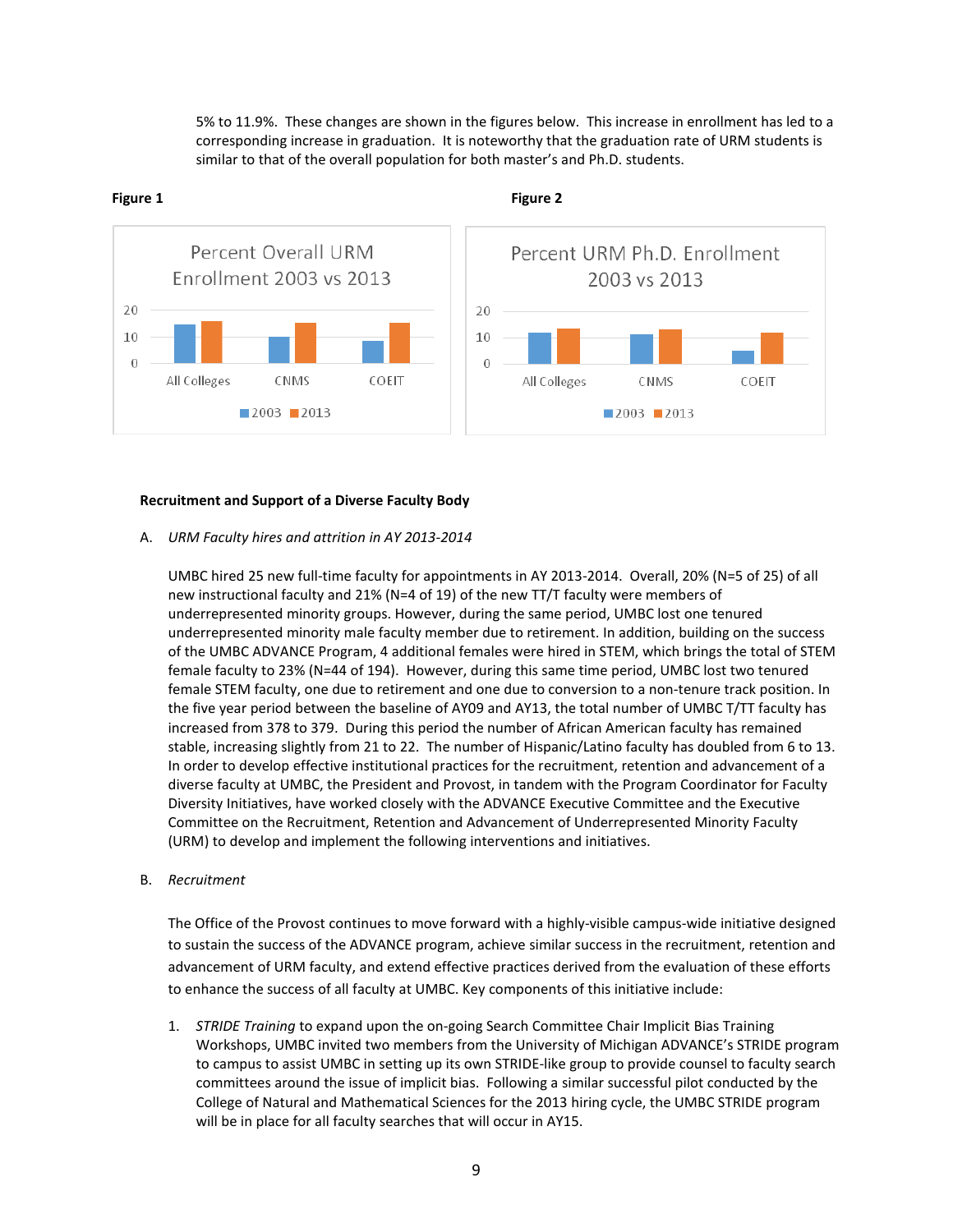- 2. *UMBC Postdoctoral Fellows Program for Faculty Diversity* a program designed to support promising scholars who are committed to diversity in the academy and to prepare those scholars for possible tenure track appointments at UMBC. Each fellow is provided with individual teaching and research mentors and specialized professional development opportunities across the campus. In Fall 2013, one of the two inaugural Postdoctoral Fellows began a tenure-track position at UMBC, and, on July 1, 2013, a second cohort of three Postdoctoral Fellows began their two-year appointments. Additionally, in the Summer of 2014, UMBC will announce a call for applications for a third cohort of postdoctoral fellows.
- 3. *Outreach Activities -*working with a \$15,000 budget in the Office of the Provost, these activities focus on the identification of potential candidates for on-going searches, and enhancing the national visibility of UMBC's commitment to faculty diversity in targeted venues and publications. We placed ads with our "We're Changing Minds, Come Join Us," in such targeted publications as *Diverse* and *USA Today* highlighting the accomplishments of a number of our exceptional faculty of color. In addition, in conjunction with the Office of Institutional Advancement, Faculty Diversity Initiatives we continue to revise and expand upon the well-received Faculty Diversity brochure and website, *[www.umbc.edu/facultydiversity.](http://www.umbc.edu/facultydiversity)* These thematic materials along with promotional items are used in outreach activities at such national and regional venues and conferences for minority scholars as the Southern Regional Education Board's (SREB) annual *Compact for Faculty Diversity's Institute on Teaching and Mentoring*, the annual Women in Engineering Proactive Network (WEPAN) conference, the annual Association for Women in Science and Engineering (AWIS) ADVANCE conference, and the annual Black Engineer of the Year Award conference.
- 4. In AY14, the Deans and Provost implemented closer and more continuous monitoring of the diversity of candidate and finalist pools for all faculty searches. For the FY15 hiring cycle, UMBC will employ Interfolio to manage its faculty searches which will allow UMBC to retrieve and monitor aggregated information related to the diversity of candidate pools as searches progress.

# C. *Retention and Advancement*

- 1. *Executive Committee on Recruitment, Retention and Advancement of Underrepresented Minority Faculty* –The Executive Committee provides advice and counsel to the Provost and guides the development and implementation of initiatives to address issues and concerns specifically associated with the hiring, retention and advancement of minority faculty at UMBC.
- 2. *ADVANCE Executive Committee*  The ADVANCE Executive Committee provides advice and counsel to the Provost on programmatic initiatives designed to advance the success of women faculty in STEM at UMBC.
- 3. Eminent Scholar Mentor Program- a program that facilitates mentoring relationships between all new faculty and prominent external researchers in their fields. Based on the success of this program, which was offered originally to new women STEM faculty, in 2013 the program was institutionalized and expanded to all new UMBC faculty.
- 4. Faculty ADVANCEment Workshops-the Program Coordinator for Faculty Diversity, in tandem with the Director of the Faculty Development Center and the new Vice President for Research, hosted a Fall 2013 workshop on Research Development and are planning a Spring 2014 workshop on the tenure and promotion process. In 2013, enhancement funding was used to add a new associate director to the UMBC Faculty Development Center.
- 5. Campus community building activities are on-going with the addition of our newly established LGBT Faculty Association to our already extant Latino/Hispanic Faculty Association, Women in Science and Engineering (WISE), and College of Arts, Humanities, & Social Sciences' Black Faculty Committee, community-based faculty groups.

# D. *Areas of Opportunity and Resources for Enhancement*

Based on data compiled by the Program Coordinator, UMBC has identified areas for opportunity to enhance the retention and advancement of URM faculty across the campus and female faculty in STEM.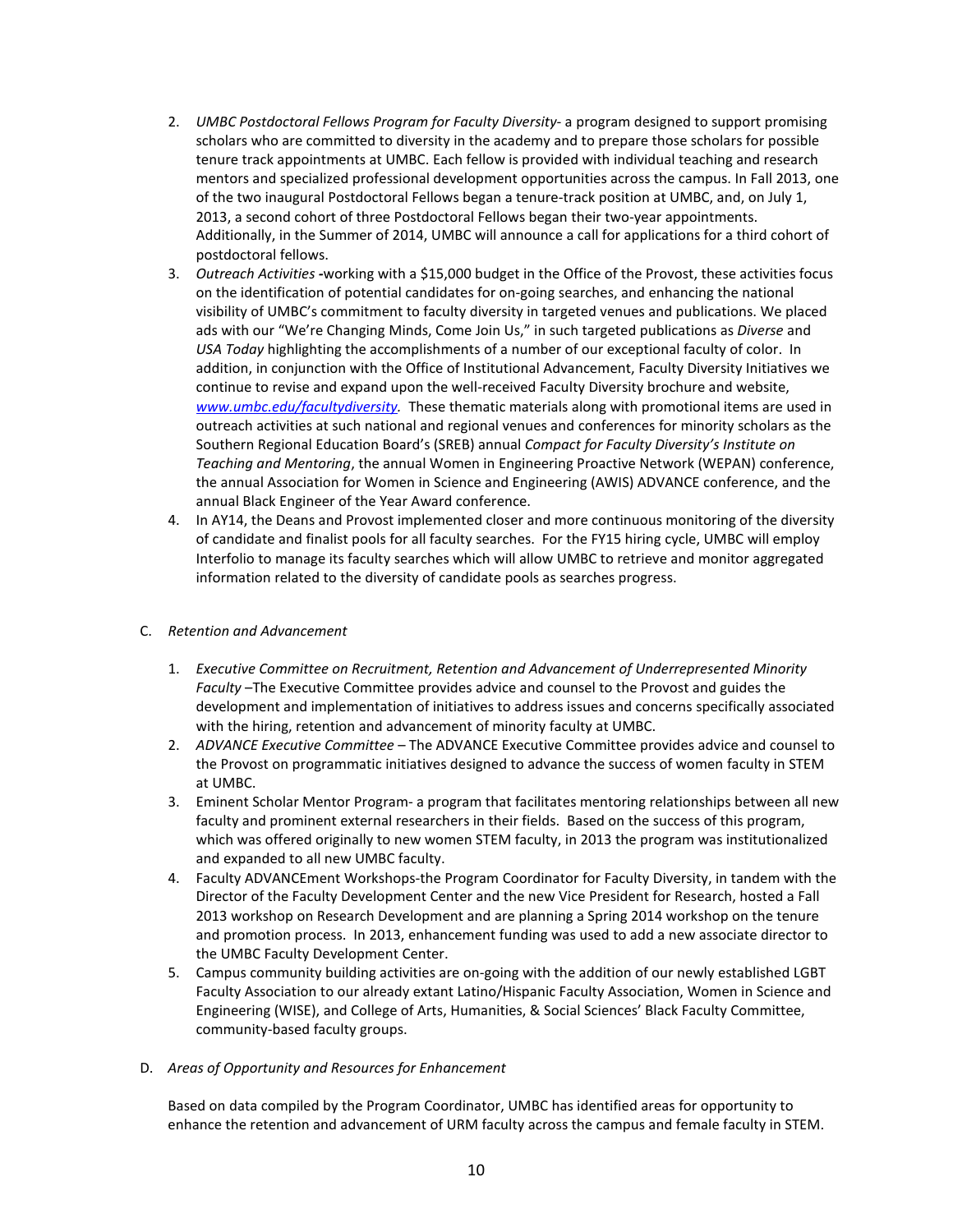- 1. *Recruitment-*Out of a total of 409 tenure/tenure track faculty, there are currently 26 (6%) Black/African American faculty and 20 (5%) Latino/Hispanic Faculty. In STEM fields, UMBC currently has 44 (23%) female faculty. While inroads have been made in recruiting faculty of color and women in STEM, more work remains to be done. The Program Coordinator continues to investigate best practices for diversity hiring initiatives at universities across the country in an effort to augment our current practices. UMBC continues to place high priority on recruitment of URM faculty – particularly African American and Latino/Hispanic – across all disciplines and women in STEM. In order to sustain the momentum of ongoing initiatives in this area, the administration continues to rigorously review departmental diversity recruitment activities. In addition, we are also conducting an analysis of our applicant pool for the two cohorts for the Postdoctoral Fellowship for Faculty Diversity to use for future targeted faculty recruitment and the recruitment of the third cohort of postdoctoral fellows.
- 2. *Retention and Advancement-*A disaggregation of faculty data by race and gender reveals a disproportionate number of faculty at the Associate and Assistant Professor levels among faculty of color and female faculty in all colleges. Out of 26 Black/African American faculty, nine (35%) are at the Assistant rank, twelve (46%) are at the Associate Professor rank, and the remaining five (19%) faculty are Full Professors. In terms of the 20 Latino/Hispanic faculty, nine (45%) are at the Assistant Professor rank, ten (50%) at the Associate Professor and only one (5%) is a Full Professor. The numbers for women faculty in general are 162 (40%) faculty, out of which 54 (33%) are at the Assistant Professor rank, 73 (45%) are at the Associate Professor rank and 35 (22%) are Full Professors. The Provost has established a college-based mentoring initiative to support the advancement of Assistant and Associate Professors with particular emphasis on women and URM faculty. In addition, as a result of their May 2013 meeting, the women from the original three cohorts of the ADVANCE Leadership Cohort Program formed the ADVANCE Leadership Alliance and are currently planning the formation of a  $4<sup>th</sup>$  ADVANCE Leadership cohort.
- 3. *Base-funding* will be required in order to fully institutionalize the *UMBC Postdoctoral Fellows Program for Faculty Diversity* beyond the 2<sup>nd</sup> cohort. In addition, in order for UMBC to make desired progress in enhancing the diversity of the faculty, new faculty lines will be needed to hire postdoctoral fellows and additional targets of opportunity who prove to be viable candidates for tenuretrack faculty positions. Finally, additional funding will be required in order to support additional leadership and advancement programs.

# **Recruitment and Support of a Diverse Staff Body**

- UMBC is well-known for its recruitment and support of a diverse staff, and is celebrating its fourth consecutive year of recognition in the Chronicle of Higher Education's annual Great Colleges to Work For Survey, which recognized UMBC for diversity in 2013. The staff is comprised of 28.9% minority and 61.37% female employees, which reflects the diversity of UMBC's local, regional and national recruitment efforts and retention processes.
- UMBC supports diversity and inclusion by communicating its practice of being an Equal Opportunity/Affirmative Action Employer on all position announcements, throughout its website, including within job announcements, on its employment pages, as well as on its application form. These practices reflect compliance with our policies on Non-Discrimination, as well as federal, state and local laws and regulations.
- Position vacancies are advertised on websites and in journals and other print-related media that are widely read by prospective applicants, including minority and female job-seekers, such as Career Builder.com, Monster Jobs, HigherEdjobs.com, Inside Higher Ed, Mid-Atlantic Higher-Ed Recruitment Consortium, Maryland Workforce Exchange, the Baltimore Sun, the Washington Post, Baltimore Afro American newspaper and other publications.
- Campus representatives attend relevant job fairs and conferences that reach a broad and diverse audience in an effort to support diversity and expand recruiting for UMBC's workforce.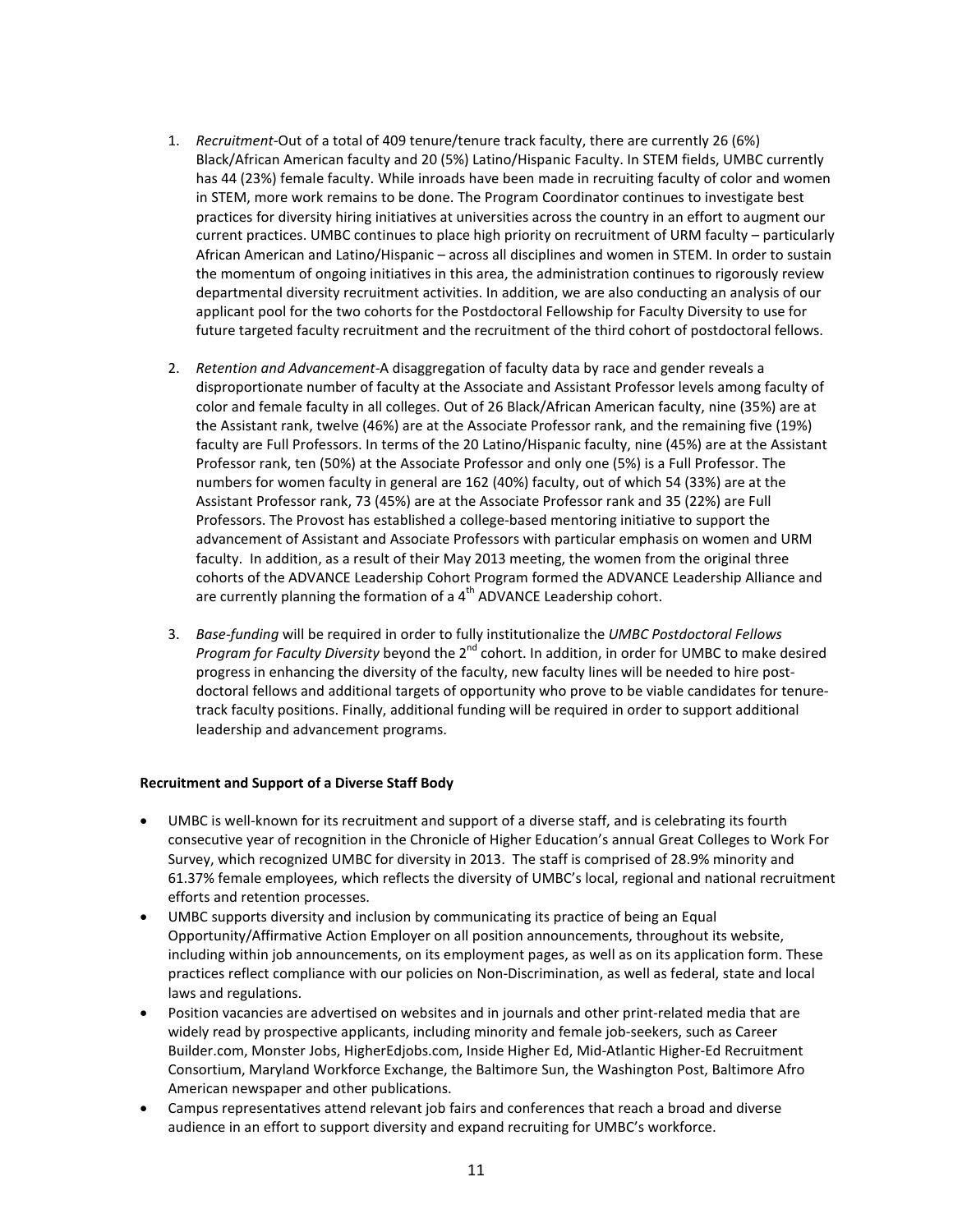- Campus search committees are educated to evaluate, interview, and recommend candidates for selection based on merit and non-discriminatory factors. The benefits of diversity on the UMBC campus are articulated.
- An atmosphere of inclusion in hiring is promoted by ensuring that campus interview panels consist of a diverse group of individuals and by requiring hiring departments to complete the UMBC Preliminary Recruitment Report which indicates: the names, race, and sex of those individuals serving on the screening committee and also indicate which publications the hiring department will be using for advertising in an effort to reach a diverse audience.
- For all exempt staff positions, the hiring authority is given a copy of the Statement of Policy of Affirmative Action signed by the President of the University at the outset of the recruitment process. The statement emphasizes UMBC's commitment to Equal Employment Opportunity and Affirmative Action.
- UMBC has a hiring review procedure that reviews selections based on: verifying that the selected candidate meets the minimum requirements as advertised; reviewing salary and compensation; confirming that a pool of candidates were interviewed; and assessing the justification letter supports the department's selection.
- As a follow-on to these procedures, UMBC's new hires in 2013 were 31.6% minority and 70.1% female, which mirrors the diversity of the recruitment areas for 2013 vacant staff positions. These positions were predominantly professional staff positions, followed by secretarial/clerical, technical/paraprofessional, skilled craft, then executive/administrative positions.
- New employees are briefed on campus policies that support diversity and inclusion during their orientation, and complete online Sexual Harassment Prevention training within their on-boarding process. Further information is provided in the Staff Handbook and on the campus policies web page.
- Equal Employment Opportunity posters identifying and explaining applicable federal and state laws and regulations are posted on the UMBC Human Resources bulletin board, UMBC's Human Resources website, and at appropriate locations throughout the campus.
- Various training programs are provided that review equal employment concepts and state and federal civil rights mandates to assure that consistent and appropriate methods are used for evaluation and support of staff during their career at UMBC. The programs are: Recruitment and Selection training; Interviewing 101, Performance Management training for supervisors, and a comprehensive training program for supervisors titled "What Every Supervisor Should Know".
- Additional trainings are provided on campus including: Sexual Assault and Relationship Violence Protocol Training; Safe Zone training for LGBTQ awareness; Green Dot Training for bystander intervention; as well as various trainings on topics including Equal Opportunity and Diversity through Skillsoft, our online training provider.
- Additional UMBC's Human Relations Committee works with matters of diversity and has staff representation from the Professional Staff Senate and the Non-Exempt Excluded Staff Senate. The President's Commission for Women works to support gender equity, and the Women's Center has many gender-based affinity groups, including a Parenting group that provide support to staff who participate in their initiatives. An LGBTQ affinity group is available for staff.

In addition to the benefits package including Tuition Remission, staff is offered various professional development opportunities, wellness services, recognition programs and access to services and programs.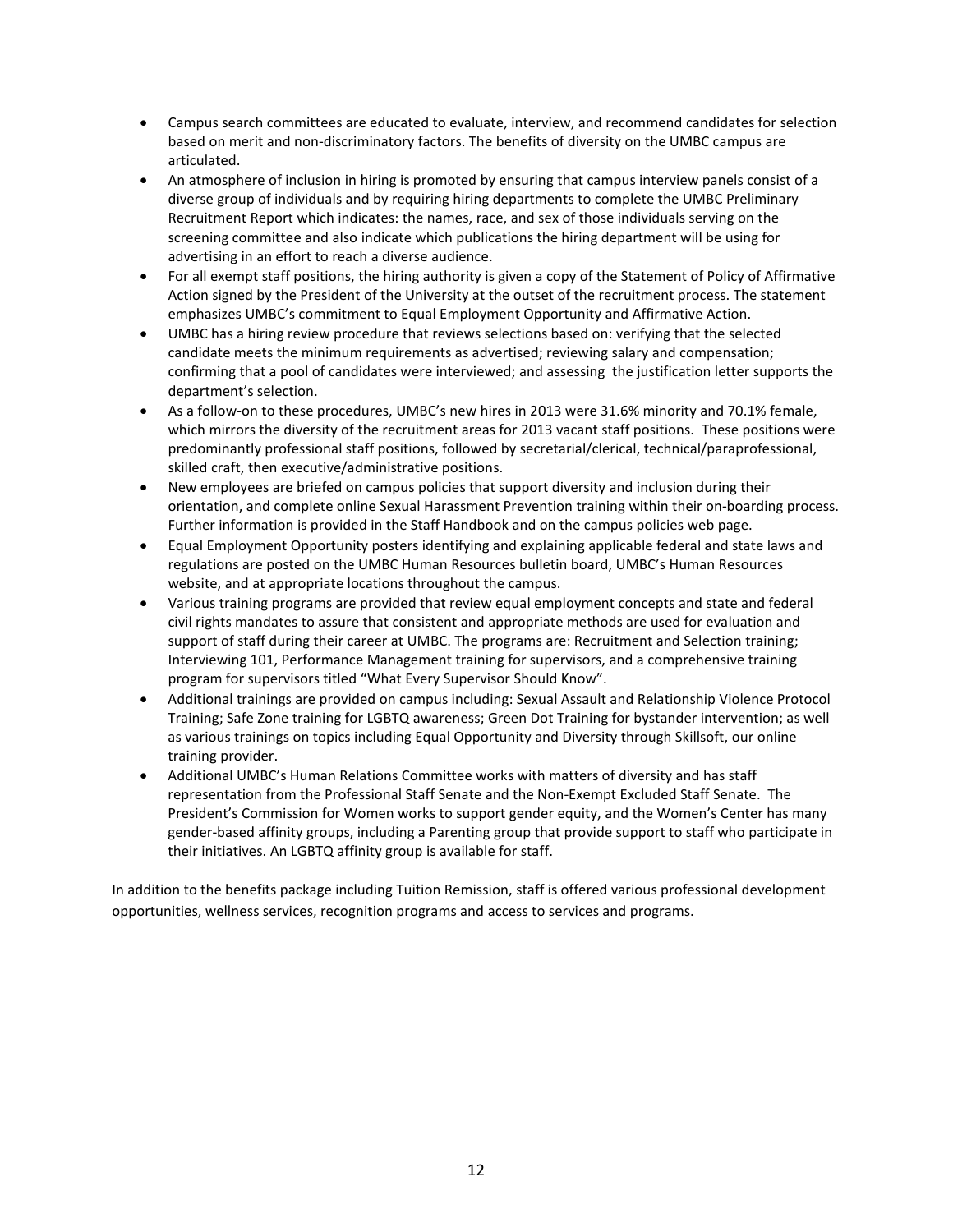# III. Efforts to Create Positive Interactions and Cultural Awareness on Campus

# A. Student Affairs

University Health Services (UHS) again targeted health education outreach to specific populations. Breast cancer awareness (30 attendees), sexual assault awareness & relationship violence awareness (498 attendees), and women's seminars in health education (30 attendees) were programs targeted to women. Sex in the dark (98 attendees), World AIDS Day (380 attendees), and Mosaic Center Diversity Fairs (175 attendees) included specific information for targeted populations including LGBTQ and international students.

Career Services Center offered the Diversity Recruitment Event: 208/233 (25 cancellations) and 27 agencies (53 reps).

BEYA Conference (Black Engineer of the Year): 190 students registered.

*Note: A UMBC alumna, Stephanie Hill, received the top award of Black Engineer of the Year.*

### Residential Life

- INTERACT (pilot)- In the summer of 2013 a joint program between Student Affairs and Modern Languages, Linguistics and Intercultural Communication Academic Programs. The intiative was to work with first year students in the residence halls on cultural competency and skill building for authentic conversations. In the pilot year 48 students in Chesapeake Hall participated with 6 peers leaders trained to facilitate. The program will continue this coming year. Research is being conducted on meeting outcomes.
- Renovations to apartments and two residence halls to include ADA compliance upgrades
- 17 students with physical ADA needs were accommodated in student housing (visual, hearing, mobility, wheelchair, service animal, emotional assistance animal) The severity and complexity of these needs has grown in the last three years. Many more students with other ADA accommodation non-mobile needs were also housed.
- 79 students living in Gender-Neutral housing
- 75 programming initiatives that addressed multicultural exploration
- Students Staff diversity training continues to occur for over 250 student staff.
- Social Justice Programming Initiative was established for Spring Semester. Each residential community selected an issue/program/topic to explore and included speakers, site visits and research. Some of the issues/topics included; human trafficking, refugee/asylees and prison reform. There are nine communities and nine different topics with multiple programs both passive and active.
- B. Office of Student Life

During the 2012-2013 academic year, the Office of Student Life's Mosaic Culture and Diversity Center reached 1,100 students, staff and faculty through 25 programs including: Welcome Week outreach events for new and transfer students; a UMBC Talks diversity dialogue series, a Cultural and Interfaith speaker series; Safe Zone workshops for LGBTQ student support; cultural and diversity celebration and resource fairs, diversity education presentations and discussions for first year students, transfers and returning students by request; and co-sponsored events with on and off-campus partners. Additionally, Residential Life offered 260 Multicultural Exploration programs in the residential communities and the Career Services Office offered targeted support through diversity recruitment events on and off campus.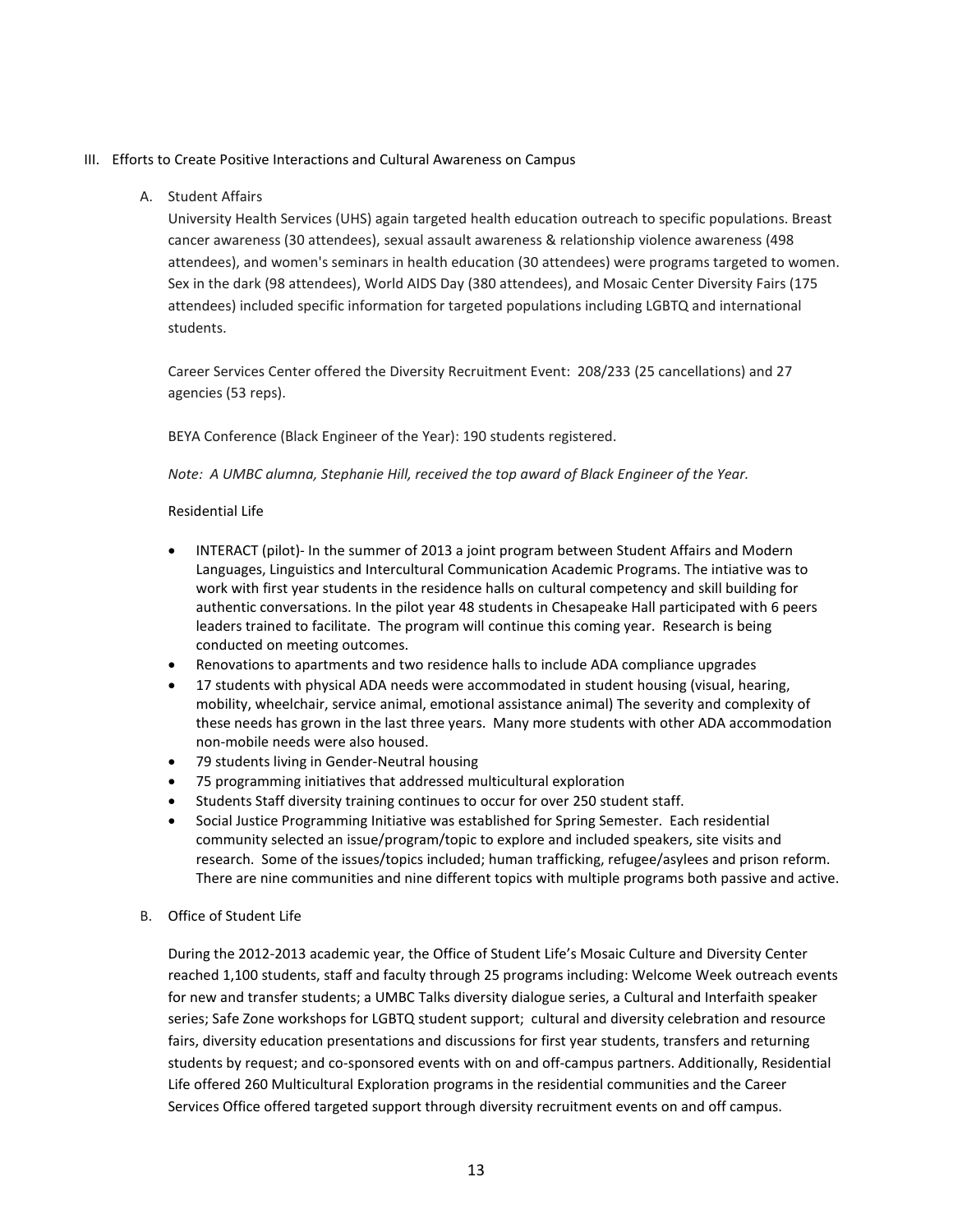Many accomplishments were made regarding campus climate for LGBTQ community members. To highlight a few, the Office of Student Life identified and published a list of gender neutral restrooms on campus, a faculty and staff LGBT group was created, a survey of our LGBTQ student population was conducted to learn more about how we can support them, a new student support group was started to support women who love women and another to support transgender students, admissions participated in a LGBT focused college fair, and athletics signed on with the "You Can Play" project.

C. The Women's Center

The Women's Center provides intentional space, programming, support groups, and educational opportunities for various reasons related to diversity:

- LGBTQ identified women (through Between Women)
- Transgender and/or gender variant students (through Spectrum created Fall 2013)
- Women of Color (through the Women of Color Coalition created Fall 2013)
- Non-traditional/returning women undergraduate students (through the Returning Women Forum and the Returning Women Scholarship program)

The scholarship program provided approximately \$53,000 in financial aid to 18 students via three different scholarships in FY2014

- Mothers (through the mothers and parents group)
	- o During FY2013 the lactation room was used 202 times and since the start of FY2014, 170 times
	- o Maintain a childcare resource guide that is updated regularly. This guide has been particularly important (and requested multiple times) since the closing of the Y childcare facility on campus in September 2013
- Undergraduate men (through Rebuilding Manhood a semester long program that addresses unhealthy and/or destructive behaviors related to rigid gender roles that impact male student's retention and graduation rates, use of alcohol and drugs, and conduct incidents, in addition to addressing violence against women)

The Center also seeks opportunities to program and create events related to diversity education and awareness through:

- Relationships Violence Awareness Month
- Sexual Assault Awareness Month
- Women's History Month
- Critical Social Justice a new initiative meant to facilitate constructive and dynamic engagement with social justice with a focus on various issues related to diversity and social identities
- One-time programming and events such as Transgender Day of Remembrance and National Coming Out Day

# IV. Demographic Data

Table 1 shows the demographic data for students by undergraduate/ graduate status for fall 2008 through fall 2012. At both the undergraduate and graduate levels, no significant changes in the distribution of race/ethnicity have occurred between fall 2011 and fall 2012, with any fluctuations falling within two percentage points. However, UMBC did experience a dramatic increase in the number of undergraduate students that did not self identify their race/ethnicity, with more than double the number failing to do so (422 in fall 2012 compared to 197 in fall 2011). Data indicate that this is primarily a function of an increase in applications and new students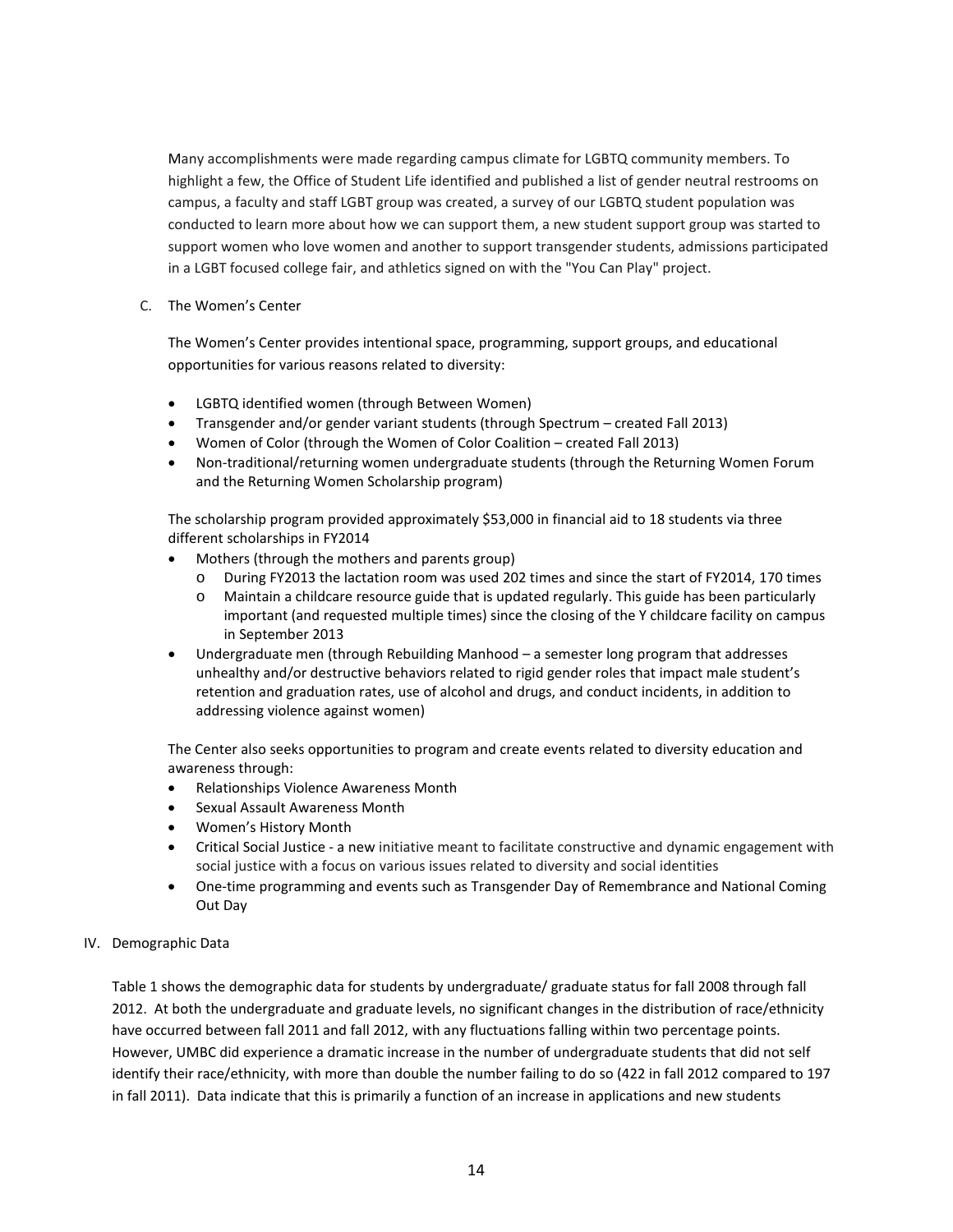choosing not to identify their race/ethnicity. However, this group still accounts for only 3.9% of the undergraduate student population.

Tables 2 and 3 present the demographic data for faculty and staff. As with students, the distribution of race/ethnicity among both faculty and staff exhibited no significant changes between fall 2011 and fall 2012. While the distribution by race/ethnicity did not change, there was a 15% increase in the number of Hispanic/Latino faculty, as well as an 8.8% increase in the number of African American faculty. Among staff, groups with a greater than 10% change in number were among those comprising relatively small proportions of the overall population (i.e., Asian, Native Hawaiian or Other Pacific Islander, Two or More Races, and International). These five groups together constitute less than 5% of the staff population.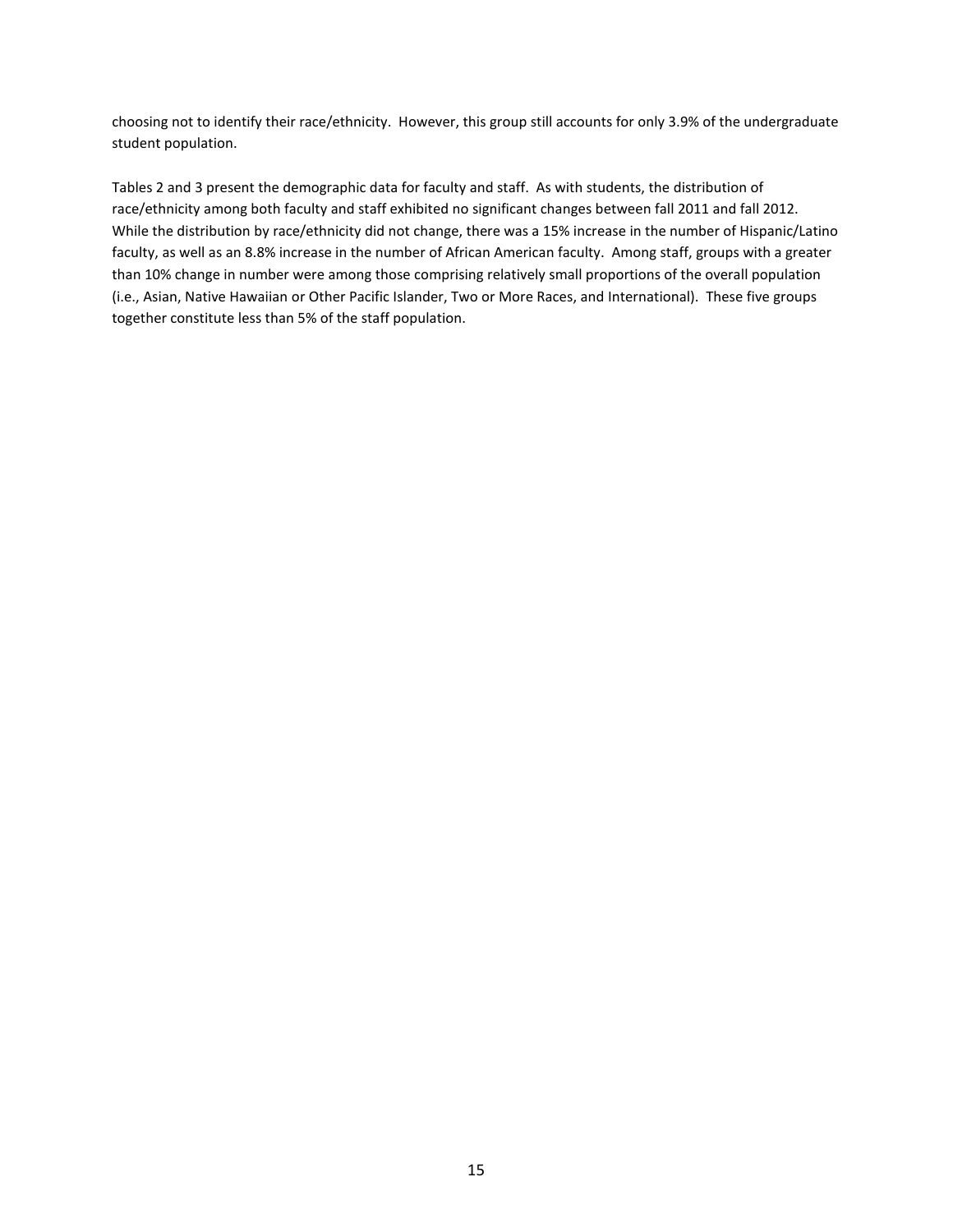|                                                     | <b>TABLE 1: STUDENTS</b> |                            |       |        |             |       |           |        |        |           |       |                |        |           |       |        |                |       |           |                |
|-----------------------------------------------------|--------------------------|----------------------------|-------|--------|-------------|-------|-----------|--------|--------|-----------|-------|----------------|--------|-----------|-------|--------|----------------|-------|-----------|----------------|
|                                                     |                          | <b>Baseline: 2008-2009</b> |       |        |             |       | 2009-2010 |        |        | 2010-2011 |       |                |        | 2011-2012 |       |        |                |       | 2012-2013 |                |
| <b>UNDER-</b><br><b>GRADUATE</b>                    | #                        | $\%$                       | Male  | Female | #           | $\%$  | Male      | Female | #      | %         | Male  | Female         | #      | $\%$      | Male  | Female | #              | %     | Male      | Female         |
| African<br>American/Black                           | 1.607                    | 16.7%                      | 729   | 878    | 1.646       | 16.5% | 741       | 905    | 1.671  | 16.4%     | 758   | 913            | 1.703  | 16.1%     | 760   | 943    | 1,790          | 16.3% | 817       | 973            |
| American<br>Indian or<br>Alaska Native              | 44                       | 0.5%                       | 25    | 19     | 52          | 0.5%  | 30        | 22     | 40     | 0.4%      | 21    | 19             | 31     | 0.3%      | 20    | -11    | 22             | 0.2%  | 13        | 9              |
| Asian                                               | 2,085                    | 21.7%                      | 1,106 | 979    | 2,034       | 20.4% | 1,077     | 957    | 2,126  | 20.8%     | 1,171 | 955            | 2,207  | 20.9%     | 1,201 | 1,006  | 2,194          | 20.0% | 1,211     | 983            |
| Hispanic/Latino                                     | 383                      | 4.0%                       | 201   | 182    | 388         | 3.9%  | 214       | 174    | 457    | 4.5%      | 230   | 227            | 502    | 4.7%      | 241   | 261    | 573            | 5.2%  | 275       | 298            |
| White                                               | 4,985                    | 51.9%                      | 2,911 | 2,074  | 5,150       | 51.8% | 2,962     | 2,188  | 5,131  | 50.3%     | 3,005 | 2,126          | 5,148  | 48.7%     | 3,052 | 2,096  | 5,102          | 46.6% | 2,999     | 2,103          |
| Native<br>Hawaiian or<br>other Pacific<br>Islander* | $\overline{\phantom{a}}$ | $0.0\%$                    |       |        | 77          | 0.8%  | 24        | 53     | 47     | 0.5%      | 13    | 34             | 38     | 0.4%      | 12    | 26     | 23             | 0.2%  | 7         | 16             |
| Two or more<br>races                                | $\sim$                   | 0.0%                       |       |        |             | 0.0%  |           |        | 164    | 1.6%      | 78    | 86             | 290    | 2.7%      | 134   | 156    | 362            | 3.3%  | 185       | 177            |
| Did Not Self<br>Identify                            | 157                      | 1.6%                       | 83    | 74     | 203         | 2.0%  | 105       | 98     | 167    | 1.6%      | 87    | 80             | 197    | 1.9%      | 102   | 95     | 422            | 3.9%  | 241       | 181            |
| International                                       | 351                      | 3.7%                       | 191   | 160    | 397         | 4.0%  | 230       | 167    | 407    | 4.0%      | 230   | 177            | 457    | 4.3%      | 256   | 201    | 465            | 4.2%  | 256       | 209            |
| <b>TOTAL</b>                                        | 9.612                    |                            | 5,246 | 4,366  | 9.947       |       | 5,383     | 4,564  | 10,210 |           | 5,593 | 4,617          | 10,573 |           | 5,778 | 4,795  | 10.953         |       | 6.004     | 4,949          |
| <b>GRADUATE</b>                                     | $\#$                     | $\%$                       | Male  | Female | $\#$        | $\%$  | Male      | Female | $\#$   | $\%$      | Male  | Female         | $\#$   | $\%$      | Male  | Female | #              | $\%$  | Male      | Female         |
| African<br>American/Black                           | 302                      | 11.4%                      | 107   | 195    | 356         | 12.2% | 144       | 212    | 275    | 10.3%     | 104   | 171            | 309    | 11.8%     | 129   | 180    | 342            | 12.7% | 144       | 198            |
| American<br>Indian or<br>Alaska Native              | 9                        | 0.3%                       | 5     | 4      | 9           | 0.3%  | 6         | 3      | 3      | 0.1%      |       | $\overline{2}$ | 6      | 0.2%      | 3     | 3      | 5              | 0.2%  | 3         | $\overline{2}$ |
| Asian                                               | 170                      | 6.4%                       | 76    | 94     | 200         | 6.8%  | 106       | 94     | 156    | 5.8%      | 75    | 81             | 181    | 6.9%      | 104   | 77     | 160            | 6.0%  | 88        | 72             |
| Hispanic/Latino                                     | 69                       | 2.6%                       | 27    | 42     | 75          | 2.6%  | 32        | 43     | 83     | 3.1%      | 37    | 46             | 77     | 2.9%      | 39    | 38     | 80             | 3.0%  | 35        | 45             |
| White                                               | 1.400                    | 52.7%                      | 617   | 783    | 1,535       | 52.5% | 679       | 856    | 1,274  | 47.6%     | 585   | 689            | 1,399  | 53.3%     | 667   | 732    | 1,446          | 53.9% | 706       | 740            |
| Native<br>Hawaiian or<br>other Pacific<br>Islander* | $\sim$                   | 0.0%                       |       |        | $\mathbf Q$ | 0.3%  |           | 8      | 8      | 0.3%      |       | $7^{\circ}$    | 8      | 0.3%      | 3     | 5      | $\overline{7}$ | 0.3%  | 2         | $\mathfrak{F}$ |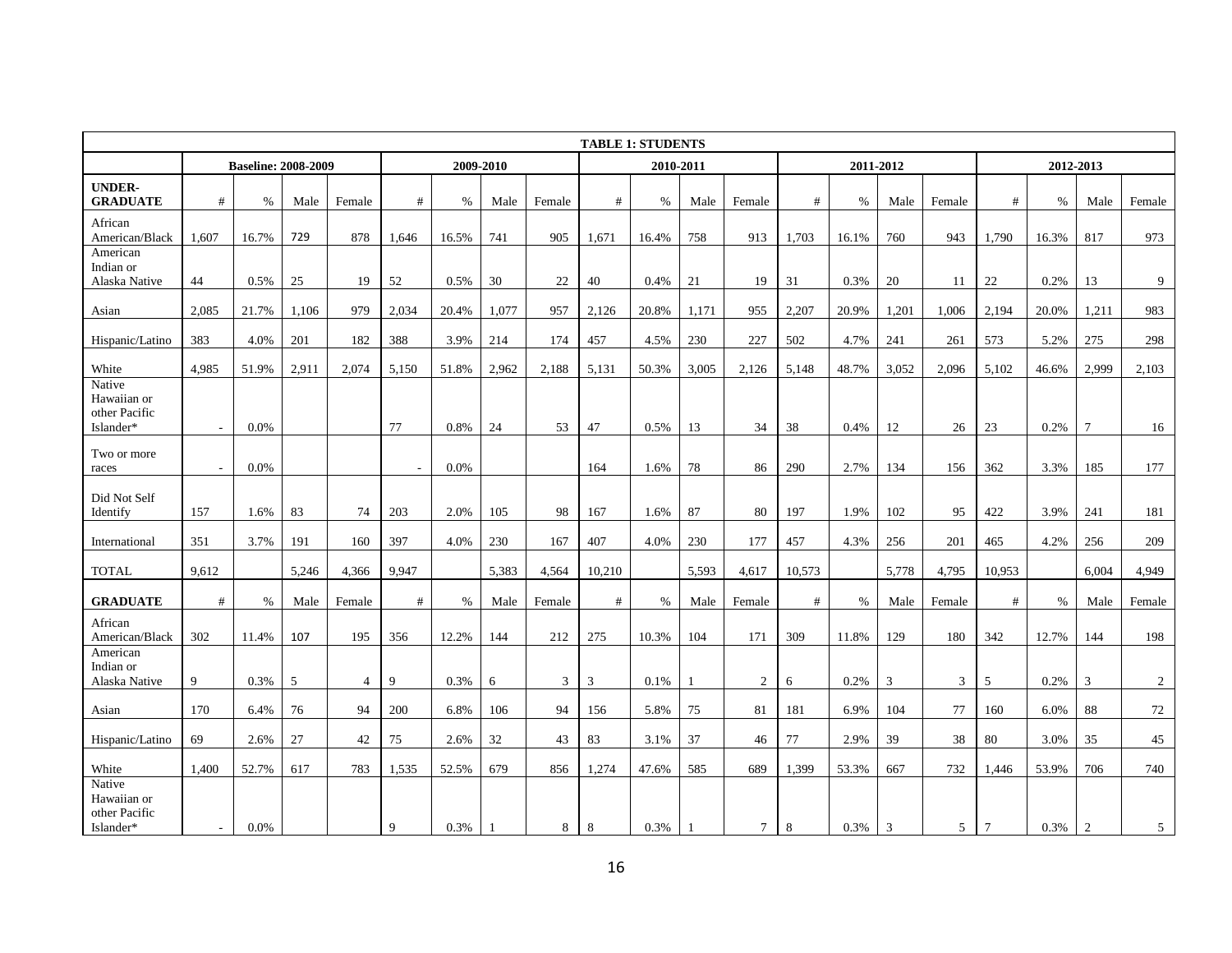| Two or more<br>races                                | $\sim$                   | 0.0%  |        |        |        | 0.0%  |        |        | 18     | 0.7%  | 8     | 10     | 38     | 1.4%  | 22    | 16     | 38     | 1.4%  | 26    | 12     |
|-----------------------------------------------------|--------------------------|-------|--------|--------|--------|-------|--------|--------|--------|-------|-------|--------|--------|-------|-------|--------|--------|-------|-------|--------|
|                                                     |                          |       |        |        |        |       |        |        |        |       |       |        |        |       |       |        |        |       |       |        |
| Did Not Self<br>Identify                            | 278                      | 10.5% | 126    | 152    | 232    | 7.9%  | 107    | 125    | 398    | 14.9% | 213   | 185    | 171    | 6.5%  | 101   | 70     | 145    | 5.4%  | 86    | 59     |
| International                                       | 428                      | 16.1% | 232    | 196    | 507    | 17.3% | 275    | 232    | 463    | 17.3% | 241   | 222    | 437    | 16.6% | 242   | 195    | 461    | 17.2% | 261   | 200    |
| <b>TOTAL</b>                                        | 2.656                    |       | 1.190  | 1,466  | 2,923  |       | 1,350  | 1,573  | 2,678  |       | 1,265 | 1,413  | 2,626  |       | 1,310 | 1,316  | 2,684  |       | 1,351 | 1,333  |
| <b>ALL</b><br><b>STUDENTS</b>                       | #                        | $\%$  | Male   | Female | #      | $\%$  | Male   | Female | #      | $\%$  | Male  | Female | #      | $\%$  | Male  | Female | #      | $\%$  | Male  | Female |
| African<br>American/Black                           | 1,909                    | 15.6% | 836    | 1,073  | 2,002  | 15.6% | 885    | 1,117  | 1,946  | 15.1% | 862   | 1,084  | 2,012  | 15.2% | 889   | 1,123  | 2,132  | 15.6% | 961   | 1,171  |
| American<br>Indian or<br>Alaska Native              | 53                       | 0.4%  | 30     | 23     | 61     | 0.5%  | 36     | 25     | 43     | 0.3%  | 22    | 21     | 37     | 0.3%  | 23    | 14     | 27     | 0.2%  | 16    | -11    |
| Asian                                               | 2,255                    | 18.4% | 1,182  | 1,073  | 2,234  | 17.4% | 1,183  | 1,051  | 2,282  | 17.7% | 1,246 | 1,036  | 2,388  | 18.1% | 1,305 | 1,083  | 2,354  | 17.3% | 1,299 | 1,055  |
| Hispanic/Latino                                     | 452                      | 3.7%  | 228    | 224    | 463    | 3.6%  | 246    | 217    | 540    | 4.2%  | 267   | 273    | 579    | 4.4%  | 280   | 299    | 653    | 4.8%  | 310   | 343    |
| White                                               | 6,385                    | 52.0% | 3,528  | 2,857  | 6,685  | 51.9% | 3,641  | 3,044  | 6,405  | 49.7% | 3,590 | 2,815  | 6,547  | 49.6% | 3,719 | 2,828  | 6,548  | 48.0% | 3,705 | 2,843  |
| Native<br>Hawaiian or<br>other Pacific<br>Islander* | $\overline{\phantom{a}}$ | 0.0%  |        | $\sim$ | 86     | 0.7%  | 25     | 61     | 55     | 0.4%  | 14    | 41     | 46     | 0.3%  | 15    | 31     | 30     | 0.2%  | 9     | 21     |
| Two or more<br>races                                | $\sim$                   | 0.0%  | $\sim$ | $\sim$ | $\sim$ | 0.0%  | $\sim$ | $\sim$ | 182    | 1.4%  | 86    | 96     | 328    | 2.5%  | 156   | 172    | 400    | 2.9%  | 211   | 189    |
| Did Not Self<br>Identify                            | 435                      | 3.5%  | 209    | 226    | 435    | 3.4%  | 212    | 223    | 565    | 4.4%  | 300   | 265    | 368    | 2.8%  | 203   | 165    | 567    | 4.2%  | 327   | 240    |
| International                                       | 779                      | 6.3%  | 423    | 356    | 904    | 7.0%  | 505    | 399    | 870    | 6.8%  | 471   | 399    | 894    | 6.8%  | 498   | 396    | 926    | 6.8%  | 517   | 409    |
| <b>TOTAL</b>                                        | 12,268                   |       | 6,436  | 5,832  | 12,870 |       | 6,733  | 6,137  | 12,888 |       | 6,858 | 6,030  | 13,199 |       | 7,088 | 6,111  | 13,637 |       | 7.355 | 6,282  |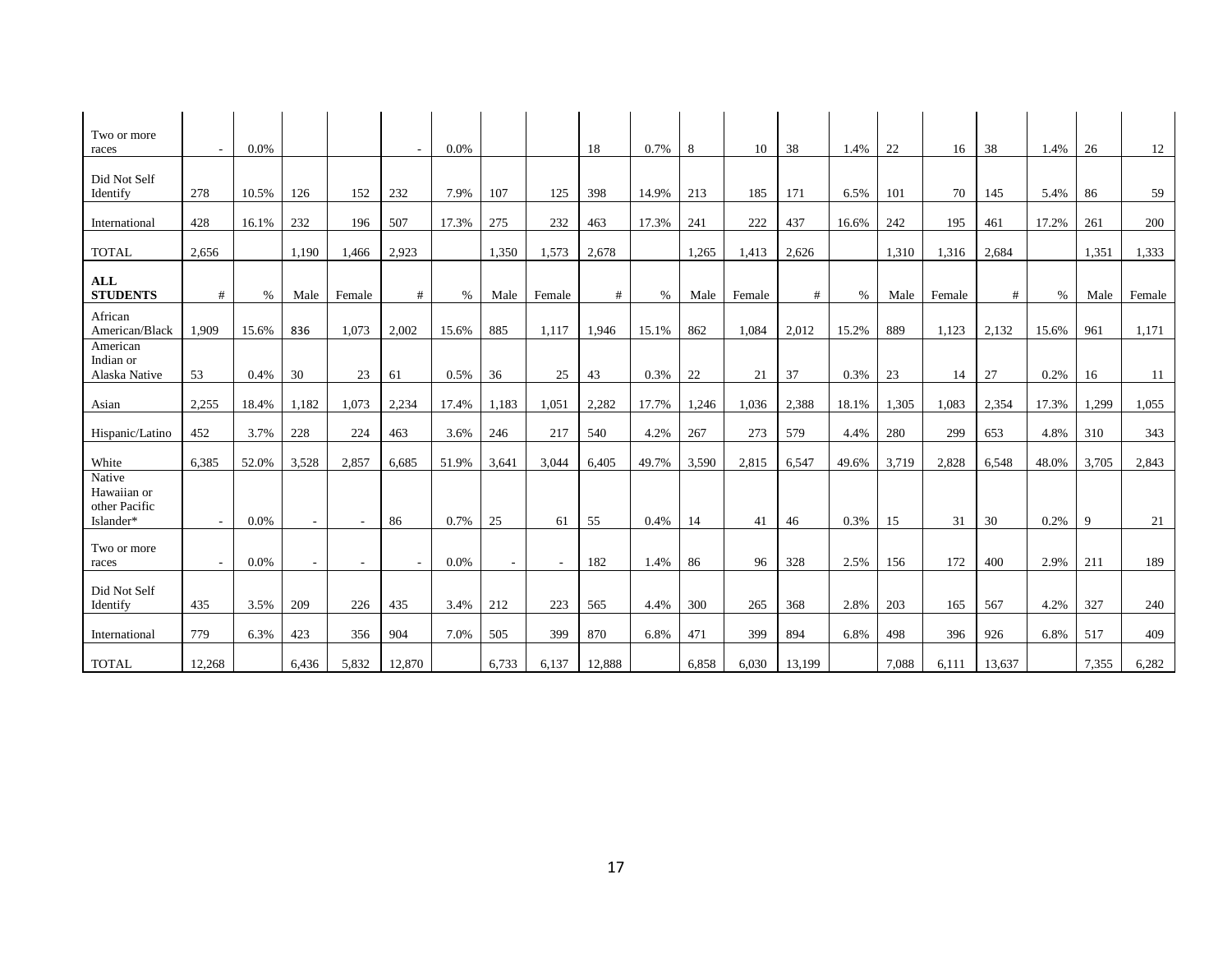|                                                             | <b>TABLE 2: FACULTY</b>  |                            |        |                          |                          |       |                |                          |        |       |                |        |                |       |                |                |                |       |                |                          |
|-------------------------------------------------------------|--------------------------|----------------------------|--------|--------------------------|--------------------------|-------|----------------|--------------------------|--------|-------|----------------|--------|----------------|-------|----------------|----------------|----------------|-------|----------------|--------------------------|
|                                                             |                          | <b>Baseline: 2008-2009</b> |        |                          |                          |       | 2009-2010      |                          |        |       | 2010-2011      |        |                |       | 2011-2012      |                |                |       | 2012-2013      |                          |
| <b>ALL FACULTY</b>                                          | $\#$                     | $\%$                       | Male   | Female                   | #                        | $\%$  | Male           | Female                   | #      | $\%$  | Male           | Female | $\#$           | $\%$  | Male           | Female         | #              | $\%$  | Male           | Female                   |
| African<br>American/Black                                   | 60                       | 5.9%                       | 24     | 36                       | 54                       | 5.3%  | 24             | 30                       | 53     | 5.1%  | 25             | 28     | 57             | 6.1%  | 30             | 27             | 62             | 6.4%  | 28             | 34                       |
| American Indian<br>or Alaska Native                         | $\boldsymbol{2}$         | 0.2%                       | $\sim$ | $\overline{2}$           | 3                        | 0.3%  |                | 2                        | 2      | 0.2%  |                | 1      | 2              | 0.2%  |                | $\overline{1}$ | 2              | 0.2%  |                | $\mathbf{1}$             |
| Asian                                                       | 107                      | 10.5%                      | 72     | 35                       | 132                      | 13.0% | 87             | 45                       | 130    | 12.6% | 83             | 47     | 105            | 11.2% | 61             | 44             | 107            | 11.0% | 64             | 43                       |
| Hispanic/Latino                                             | 11                       | 1.1%                       | 6      | 5                        | 12                       | 1.2%  | 5              | $7\phantom{.0}$          | 18     | 1.7%  | $\overline{7}$ | 11     | 20             | 2.1%  | 6              | 14             | 23             | 2.4%  | $\tau$         | 16                       |
| White                                                       | 714                      | 70.1%                      | 430    | 284                      | 710                      | 69.8% | 430            | 280                      | 712    | 69.0% | 434            | 278    | 671            | 71.4% | 395            | 276            | 697            | 71.8% | 403            | 294                      |
| Native Hawaiian<br>or other Pacific<br>Islander*            | $\overline{\phantom{a}}$ | 0.0%                       | $\sim$ | $\overline{\phantom{a}}$ | $\overline{\phantom{a}}$ | 0.0%  |                | $\overline{\phantom{a}}$ | $\sim$ | 0.0%  | $\sim$         | $\sim$ | 3              | 0.3%  | $\mathfrak{2}$ | $\mathbf{1}$   | 3              | 0.3%  | 2              | $\mathbf{1}$             |
| Two or more races                                           |                          | 0.0%                       | $\sim$ |                          |                          | 0.0%  |                | $\overline{\phantom{a}}$ | 2      | 0.2%  |                | 1      | $\overline{4}$ | 0.4%  | 3              | $\mathbf{1}$   | $\overline{4}$ | 0.4%  | 3              | $\mathbf{1}$             |
| Did Not Self<br>Identify                                    |                          | 0.1%                       | $\sim$ |                          |                          | 0.0%  |                | $\overline{\phantom{a}}$ |        | 0.0%  |                |        |                | 0.0%  |                | $\sim$         | $\overline{1}$ | 0.1%  |                | $\mathbf{1}$             |
| International                                               | 123                      | 12.1%                      | 83     | 40                       | 106                      | 10.4% | 73             | 33                       | 115    | 11.1% | 69             | 46     | 78             | 8.3%  | 47             | 31             | 72             | 7.4%  | 46             | 26                       |
| <b>TOTAL</b>                                                | 1,018                    |                            | 615    | 403                      | 1,017                    |       | 620            | 397                      | 1,032  |       | 620            | 412    | 940            |       | 545            | 395            | 971            |       | 554            | 417                      |
| TENURED/<br><b>TENURE</b><br><b>TRACK</b><br><b>FACULTY</b> | $\#$                     | $\%$                       | Male   | Female                   | #                        | %     | Male           | Female                   | #      | $\%$  | Male           | Female | $\#$           | $\%$  | Male           | Female         | #              | $\%$  | Male           | Female                   |
| African<br>American/Black                                   | 21                       | 5.6%                       | 11     | 10                       | 19                       | 5.0%  | 10             | 9                        | 20     | 5.3%  | 12             | 8      | 21             | 5.6%  | 13             | 8              | 22             | 5.8%  | 14             | 8                        |
| American Indian<br>or Alaska Native                         | $\sim$                   | 0.0%                       | $\sim$ |                          |                          | 0.0%  |                | $\overline{\phantom{a}}$ | $\sim$ | 0.0%  | $\overline{a}$ | L,     |                | 0.3%  |                | $\sim$         | $\overline{1}$ | 0.3%  |                | $\overline{\phantom{a}}$ |
| Asian                                                       | 41                       | 10.8%                      | 26     | 15                       | 50                       | 13.1% | 31             | 19                       | 51     | 13.4% | 32             | 19     | 52             | 13.9% | 33             | 19             | 53             | 14.0% | 33             | 20                       |
| Hispanic/Latino                                             | 6                        | 1.6%                       | 3      | 3                        | $\tau$                   | 1.8%  | $\overline{3}$ | $\overline{4}$           | 8      | 2.1%  | 3              | 5      | 11             | 2.9%  | 3              | 8              | 13             | 3.4%  | $\overline{4}$ | 9                        |
| White                                                       | 277                      | 73.3%                      | 175    | 102                      | 282                      | 74.0% | 177            | 105                      | 282    | 74.2% | 177            | 105    | 272            | 72.7% | 166            | 106            | 272            | 71.8% | 169            | 103                      |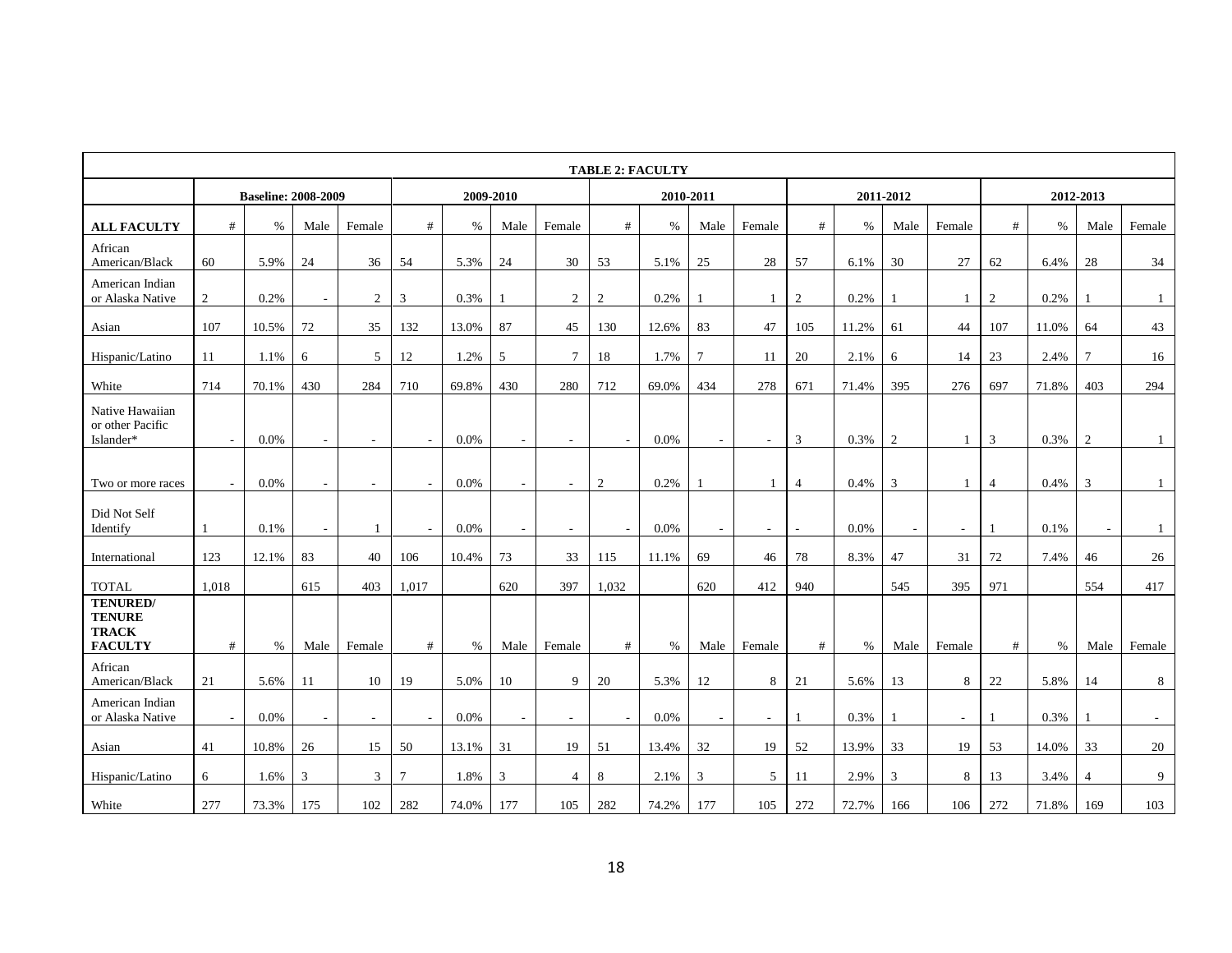| Native Hawaiian<br>or other Pacific<br>Islander*    | $\sim$ | $0.0\%$ | $\overline{\phantom{a}}$ |                          |        | 0.0%  |                |                       | $\sim$ | 0.0%  |                | $\sim$       | 2            | 0.5%  |                          | $\mathbf{1}$             | 2              | 0.5%  |      |                 |
|-----------------------------------------------------|--------|---------|--------------------------|--------------------------|--------|-------|----------------|-----------------------|--------|-------|----------------|--------------|--------------|-------|--------------------------|--------------------------|----------------|-------|------|-----------------|
| Two or more races                                   | $\sim$ | $0.0\%$ | $\sim$                   | $\overline{\phantom{a}}$ | $\sim$ | 0.0%  | $\sim$         | $\tilde{\phantom{a}}$ |        | 0.3%  | $\sim$         | $\mathbf{1}$ |              | 0.3%  | $\sim$                   | $\mathbf{1}$             | $\overline{1}$ | 0.3%  |      | 1               |
| Did Not Self<br>Identify                            |        | 0.0%    |                          |                          |        | 0.0%  |                |                       | $\sim$ | 0.0%  |                |              |              | 0.0%  |                          | $\sim$                   |                | 0.0%  |      |                 |
| International                                       | 33     | 8.7%    | 18                       | 15                       | 23     | 6.0%  | 14             | 9                     | 18     | 4.7%  | 10             | 8            | 14           | 3.7%  | $\mathbf Q$              | 5                        | 15             | 4.0%  | 9    | 6               |
| <b>TOTAL</b>                                        | 378    |         | 233                      | 145                      | 381    |       | 235            | 146                   | 380    |       | 234            | 146          | 374          |       | 226                      | 148                      | 379            |       | 231  | 148             |
| <b>NON-TENURE</b><br><b>TRACK</b><br><b>FACULTY</b> | #      | $\%$    | Male                     | Female                   | #      | %     | Male           | Female                | #      | $\%$  | Male           | Female       | #            | %     | Male                     | Female                   | #              | $\%$  | Male | Female          |
| African<br>American/Black                           | 39     | 6.1%    | 13                       | 26                       | 35     | 5.5%  | 14             | 21                    | 33     | 5.1%  | 13             | 20           | 36           | 6.4%  | 17                       | 19                       | 40             | 6.8%  | 14   | 26              |
| American Indian<br>or Alaska Native                 | 2      | 0.3%    | $\sim$                   | $\overline{2}$           | 3      | 0.5%  |                | 2                     | 2      | 0.3%  |                | 1            |              | 0.2%  | $\overline{\phantom{a}}$ |                          |                | 0.2%  |      | $\mathbf{1}$    |
| Asian                                               | 66     | 10.3%   | 46                       | 20                       | 82     | 12.9% | 56             | 26                    | 79     | 12.1% | 51             | 28           | 53           | 9.4%  | 28                       | 25                       | 54             | 9.1%  | 31   | 23              |
| Hispanic/Latino                                     | 5      | 0.8%    | 3                        | 2                        | 5      | 0.8%  | $\overline{2}$ | 3                     | 10     | 1.5%  | $\overline{4}$ | 6            | $\mathbf{Q}$ | 1.6%  | 3                        | 6                        | 10             | 1.7%  | 3    | $7\overline{ }$ |
| White                                               | 437    | 68.3%   | 255                      | 182                      | 428    | 67.3% | 253            | 175                   | 430    | 66.0% | 257            | 173          | 399          | 70.5% | 229                      | 170                      | 425            | 71.9% | 234  | 191             |
| Native Hawaiian<br>or other Pacific<br>Islander*    | $\sim$ | 0.0%    | $\overline{\phantom{a}}$ | $\overline{\phantom{a}}$ |        | 0.0%  |                |                       | $\sim$ | 0.0%  |                | $\sim$       |              | 0.2%  |                          | $\overline{\phantom{a}}$ | $\overline{1}$ | 0.2%  |      |                 |
| Two or more races                                   |        | 0.0%    |                          |                          |        | 0.0%  |                | $\overline{a}$        |        | 0.2%  |                | $\sim$       | 3            | 0.5%  | 3                        | $\sim$                   | $\overline{3}$ | 0.5%  | 3    |                 |
| Did Not Self<br>Identify                            |        | 0.2%    | $\sim$                   | $\mathbf{1}$             |        | 0.0%  |                |                       | $\sim$ | 0.0%  |                |              |              | 0.0%  |                          | $\sim$                   | $\overline{1}$ | 0.2%  |      | $\mathbf{1}$    |
| International                                       | 90     | 14.1%   | 65                       | 25                       | 83     | 13.1% | 59             | 24                    | 97     | 14.9% | 59             | 38           | 64           | 11.3% | 38                       | 26                       | 56             | 9.5%  | 37   | 19              |
| <b>TOTAL</b>                                        | 640    |         | 382                      | 258                      | 636    |       | 385            | 251                   | 652    |       | 386            | 266          | 566          |       | 319                      | 247                      | 591            |       | 323  | 268             |